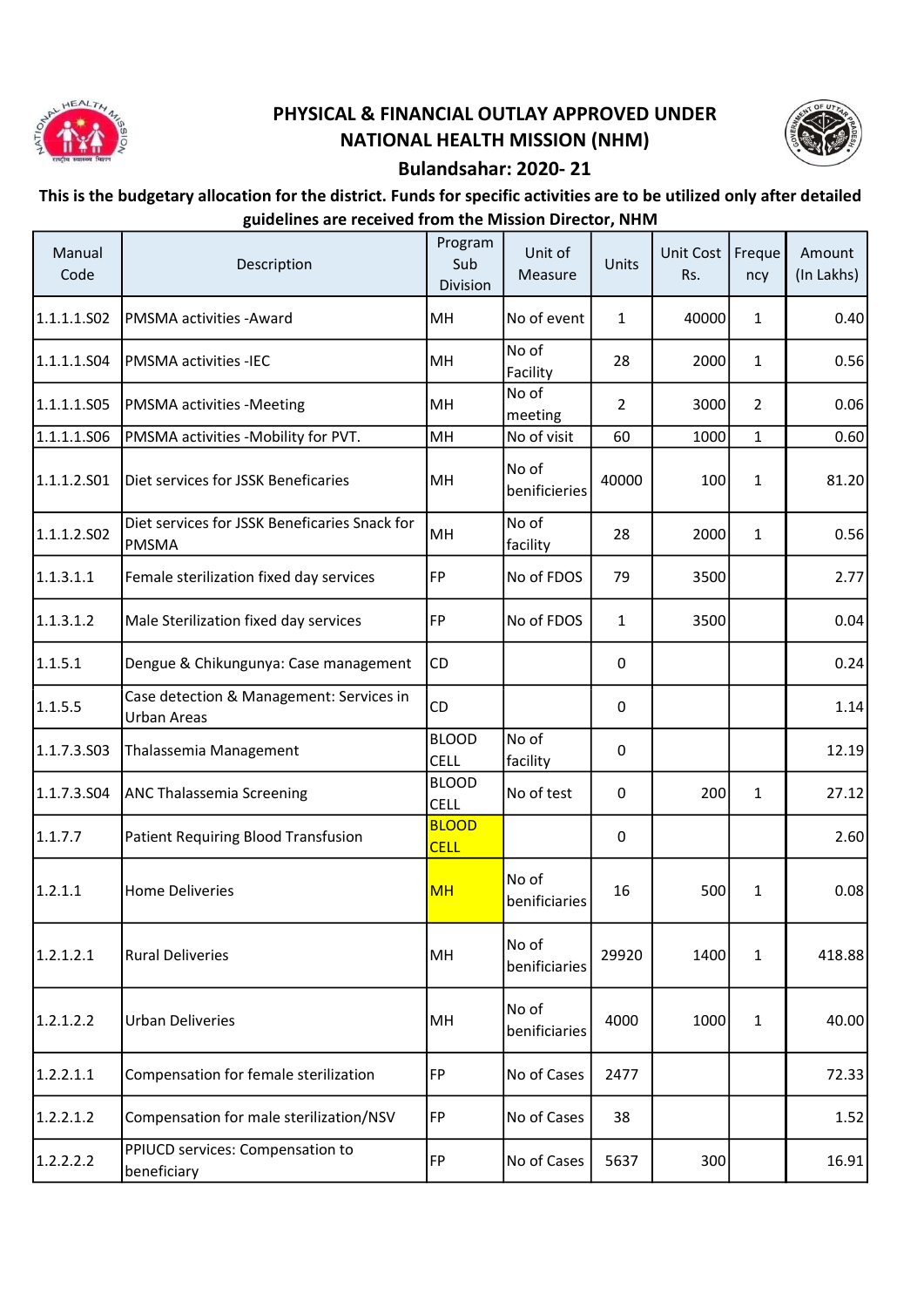| Manual<br>Code | Description                                                                                 | Program<br>Sub<br>Division | Unit of<br>Measure     | Units        | Unit Cost<br>Rs. | Freque<br>ncy | Amount<br>(In Lakhs) |
|----------------|---------------------------------------------------------------------------------------------|----------------------------|------------------------|--------------|------------------|---------------|----------------------|
| 1.2.2.2.3      | PAIUCD Services: Compensation to<br>beneficiary                                             | <b>FP</b>                  | No of Cases            | 178          | 300              |               | 0.53                 |
| 1.2.2.2.4      | Injectable contraceptive incentive for<br>beneficiaries                                     | <b>FP</b>                  | No of Cases            | 8186         | 100              |               | 8.19                 |
| 1.2.3.2        | TB Patient Nutritional Support under<br>Nikshay Poshan Yojana                               | CD                         |                        | 0            |                  |               | 214.56               |
| 1.3.1.1        | SNCU                                                                                        | <b>CH</b>                  | No of<br>Facility      | 1            |                  |               | 10.00                |
| 1.3.1.2        | <b>NBSU</b>                                                                                 | <b>CH</b>                  | No of<br>Facility      | 4            | 5000             | 12            | 2.40                 |
| 1.3.1.4        | <b>NRCs</b>                                                                                 | <b>CH</b>                  | No of<br>Facility      | $\mathbf{1}$ |                  |               | 7.80                 |
| 1.3.1.7.S02    | Phone and Internet Charges for DEIC<br>Manager                                              | <b>RBSK</b>                | no of DEIC<br>managers | 0            | 2000             | $\mathbf{1}$  | 0.02                 |
| 1.3.1.8        | District NCD Clinic                                                                         |                            |                        | $\mathbf{0}$ |                  |               | 1.00                 |
| 1.3.1.9        | CHC NCD Clinic: Mobility, Miscellaneous &<br>Contingencies                                  | <b>NCD</b>                 |                        | 0            |                  |               | 13.00                |
| 1.3.2.4        | Consumables for computer including<br>provision for internet access for<br>strengthening RI | R <sub>l</sub>             | No.                    | 0            | 1000             | 12            | 0.12                 |
| 1.3.2.6.S01    | <b>IMEP Services- BMW- DH</b>                                                               | <b>IMEP</b>                |                        | 455          |                  |               | 34.88                |
| 1.3.2.6.502    | IMEP Services- BMW- CHC/BPHC                                                                | <b>IMEP</b>                |                        | 410          |                  |               | 31.43                |
| 1.3.2.6.503    | IMEP Services- BMW Block Level UPHC &<br>District Level UPHC                                | <b>IMEP</b>                |                        | 16           |                  |               | 1.23                 |
| 1.3.2.6.504    | IMEP Services - BMW-MCH Wing                                                                | <b>IMEP</b>                |                        | 100          |                  |               | 7.67                 |
| 1.3.2.6.505    | <b>IMEP Services- BMW-TRAUMA CENTERS</b>                                                    | <b>IMEP</b>                |                        | 10           |                  |               | 0.77                 |
| 1.3.2.6.506    | IMEP Services- Machnized Cleaning - DH                                                      | <b>IMEP</b>                |                        | 0            |                  |               | 180.39               |
| 1.3.2.6.S07    | IMEP Services- Machnized Cleaning - MCH<br><b>Wing (100 Bed)</b>                            | <b>IMEP</b>                |                        | $\mathbf{1}$ |                  |               | 35.53                |
| 1.3.2.6.508    | IMEP Services- Mannual Laundry-DH & MCH<br>Wing (100 Bed)                                   | <b>IMEP</b>                |                        | 0            |                  |               | 35.70                |
| 1.3.2.6.510    | IMEP Services- Cleaning - CHC/BPHC                                                          | <b>IMEP</b>                |                        | 410          |                  |               | 26.98                |
| 1.3.2.6.512    | <b>IMEP Services-Cleaning -TRAUMA CENTERS</b>                                               | <b>IMEP</b>                |                        | 10           |                  |               | 0.66                 |
| 1.3.2.6.513    | <b>IMEP Services-Cleaniness - Sub Centers</b>                                               | <b>IMEP</b>                |                        | 344          |                  |               | 20.64                |
| 1.3.2.6.S15    | POL for generator-DH                                                                        | <b>IMEP</b>                |                        | $\mathbf{0}$ |                  |               | 12.60                |
| 1.3.2.6.516    | POL for generator -CHC and BPHC                                                             | <b>IMEP</b>                |                        | 0            |                  |               | 20.48                |
| 2.2.1          | POL for Family Planning/Others                                                              | <b>FP</b>                  | No of FDOS             | 108          | 1000             |               | 1.08                 |
| 2.2.3          | Mobility support for RBSK Mobile health<br>team                                             | <b>RBSK</b>                | No of<br>vehicles      | 32           | 33000            | 12            | 126.72               |
| 2.2.4          | Support for RBSK: CUG connection per team<br>and rental                                     | <b>RBSK</b>                | No of teams            | 32           | 200              | 12            | 0.77                 |
| 2.3.1.1.2      | Monthly Village Health and Nutrition Days                                                   | R <sub>1</sub>             | no of<br>sessions      | 4720         | 100              | $\mathbf{1}$  | 4.72                 |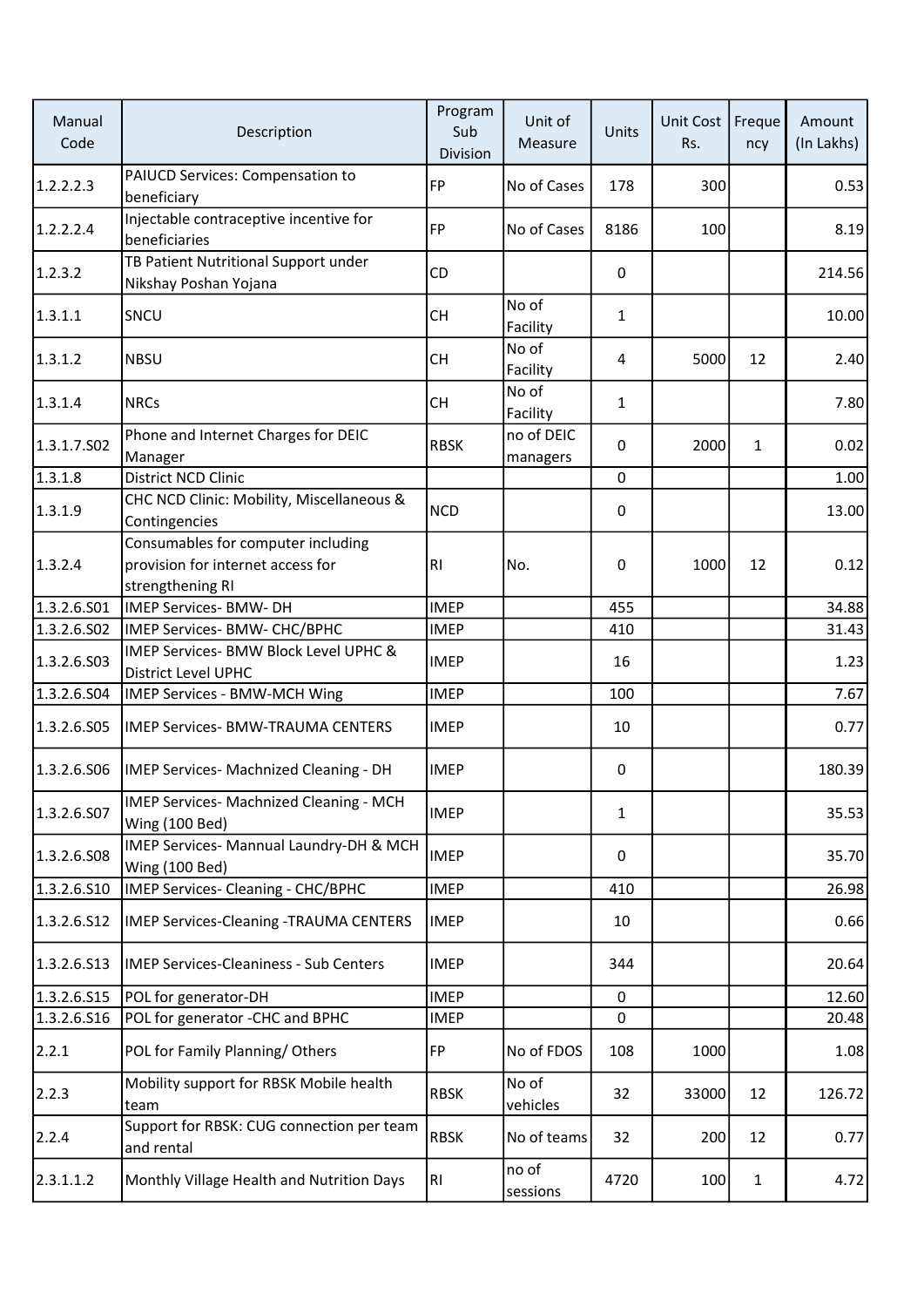| Manual<br>Code | Description                                                                                                                                                                                      | Program<br>Sub<br>Division | Unit of<br>Measure                      | Units       | Unit Cost<br>Rs. | Freque<br>ncy | Amount<br>(In Lakhs) |
|----------------|--------------------------------------------------------------------------------------------------------------------------------------------------------------------------------------------------|----------------------------|-----------------------------------------|-------------|------------------|---------------|----------------------|
| 2.3.1.9        | Focus on slum & underserved areas in urban<br>areas/alternative vaccinator for slums                                                                                                             | R <sub>l</sub>             |                                         | 60          |                  |               | 1.26                 |
| 2.3.1.10       | Mobility support for mobile health team/<br>TA/DA to vaccinators                                                                                                                                 | R <sub>l</sub>             | No of<br>mobile<br>immunizati<br>on Van | 0           | 33000            |               | 5.94                 |
| 2.3.2.3        | DMHP: Targeted interventions at community<br>level Activities & interventions targeted at<br>schools, colleges, workplaces, out of school<br>adolescents, urban slums and suicide<br>prevention. | <b>NCD</b>                 |                                         | 0           |                  |               | 6.00                 |
| 2.3.2.5        | Tobacco Cessation Centre (TCC): Weekly<br>FGD with the tobacco users                                                                                                                             | <b>NCD</b>                 |                                         | 0           |                  |               | 0.52                 |
| 2.3.3.2        | Screening and free spectacles to school<br>children                                                                                                                                              | <b>NCD</b>                 |                                         | 0           |                  |               | 6.13                 |
| 2.3.3.3        | Screening and free spectacles for near work<br>to Old Person                                                                                                                                     | <b>NCD</b>                 |                                         | 0           |                  |               | 6.13                 |
| 2.3.3.4.1      | Coverage of Public School                                                                                                                                                                        | <b>NCD</b>                 |                                         | $\mathbf 0$ |                  |               | 0.67                 |
| 2.3.3.4.2      | Coverage of Pvt. School                                                                                                                                                                          | <b>NCD</b>                 |                                         | $\Omega$    |                  |               | 2.00                 |
| 2.3.3.4.3      | Coverage of Public School in other's school<br>programme                                                                                                                                         | <b>NCD</b>                 |                                         | 0           |                  |               | 1.33                 |
| 2.3.3.4.4      | Coverage of Pvt. School in other's school<br>programme                                                                                                                                           | <b>NCD</b>                 |                                         | 0           |                  |               | 1.00                 |
| 2.3.3.4.5      | Sensitization campaign for college students                                                                                                                                                      | <b>NCD</b>                 |                                         | 0           |                  |               | 2.00                 |
| 3.1.1.1.1      | JSY Incentive to ASHA                                                                                                                                                                            | <b>MH</b>                  | No of ASHA                              | 25600       | 600              | 1             | 153.60               |
| 3.1.1.1.2      | ASHA incentive under MAA programme @<br>Rs 100 per ASHA for quarterly mother's<br>meeting                                                                                                        | СH                         | No of<br>meetings                       | 1917        | 100              |               | 3.83                 |
| 3.1.1.1.3.501  | Incentive for Home Based Newborn Care<br>programme Rural                                                                                                                                         | <b>CH</b>                  | No of<br>newborn                        | 60060       | 250              | $\mathbf{1}$  | 150.15               |
| 3.1.1.1.5      | Incentive for referral of SAM cases to NRC<br>and for follow up of discharge SAM children<br>from NRCs                                                                                           | <b>CH</b>                  | No of Child                             | 860         | 150              | $\mathbf{1}$  | 0.26                 |
| 3.1.1.1.6      | Incentive for National Deworming Day for<br>mobilising out of school children                                                                                                                    | <b>RKSK</b>                | No of ASHA                              | 5120        | 100              | $\mathbf{1}$  | 5.12                 |
| 3.1.1.1.7      | Incentive for IDCF for prophylactic<br>distribution of ORS to family with under-five<br>children.                                                                                                | <b>CH</b>                  | No of ASHA                              | 1917        | 100              | $\mathbf{1}$  | 1.92                 |
| 3.1.1.1.9      | National Iron Plus Incentive for mobilizing<br>children and/or ensuring compliance and<br>reporting (6-59 months)                                                                                | <b>CH</b>                  | No of ASHA                              | 1917        | 50               | 1             | 5.75                 |
| 3.1.1.1.11     | ASHA Incentive under Immunzation                                                                                                                                                                 | R <sub>l</sub>             | no of<br>children                       | 71169       | 225              | $\mathbf{1}$  | 160.13               |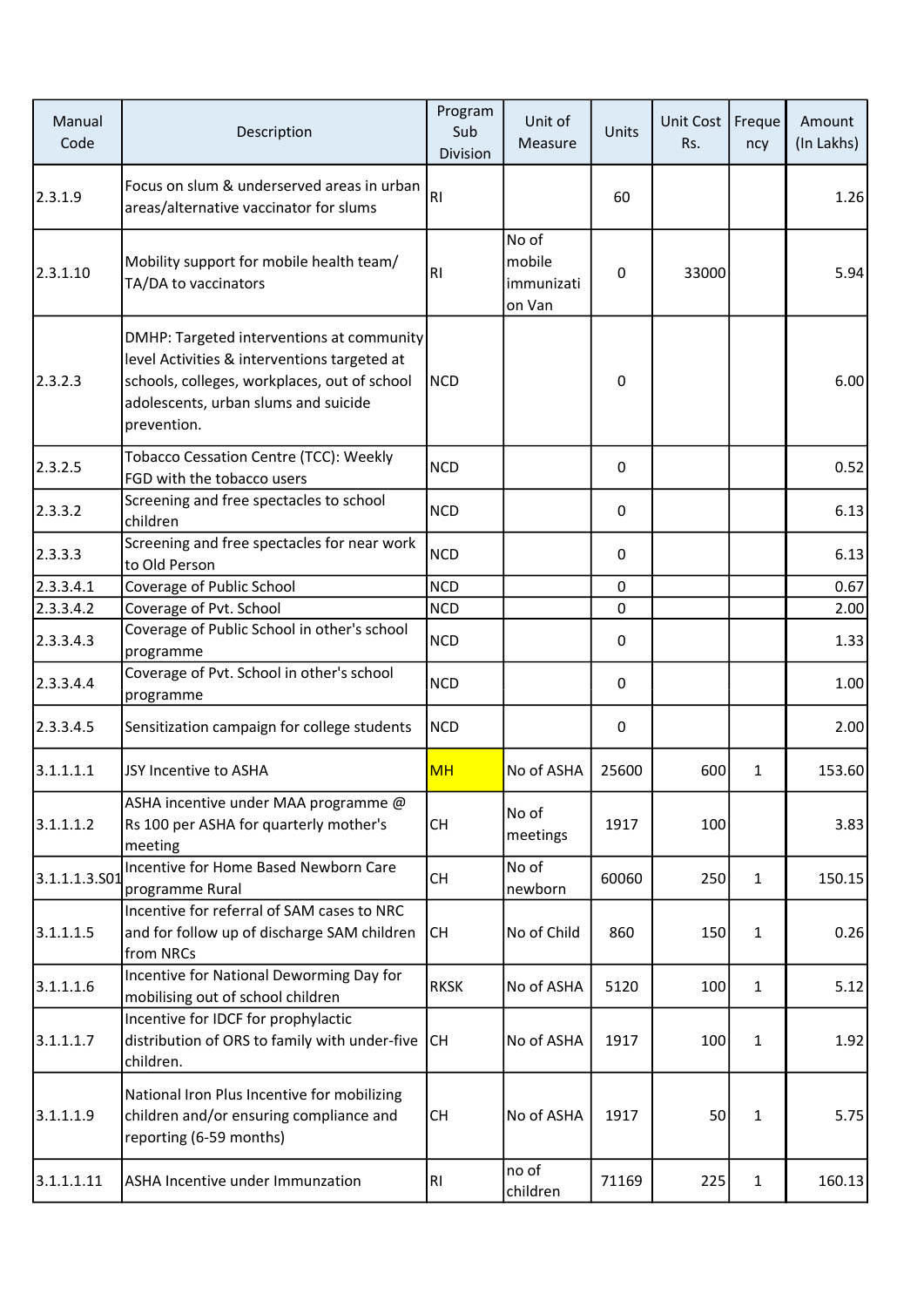| Manual<br>Code | Description                                                                                                               | Program<br>Sub<br>Division | Unit of<br>Measure             | Units | Unit Cost<br>Rs. | Freque<br>ncy | Amount<br>(In Lakhs) |
|----------------|---------------------------------------------------------------------------------------------------------------------------|----------------------------|--------------------------------|-------|------------------|---------------|----------------------|
| 3.1.1.1.12     | Incentive to ASHA for Quaterly Visit Under<br>HBYC program                                                                | <b>CH</b>                  | No of Child<br>/ 5 visits      | 17754 | 250              | $\mathbf{1}$  | 44.39                |
| 3.1.1.1.13.SO  | ASHA incentive for HRP identification and<br>follow up                                                                    | MH                         | No of ASHA                     | 2000  | 300              | $\mathbf{1}$  | 6.00                 |
| 3.1.1.2.1      | ASHA Incentives under Saas Bahu Sammellan FP                                                                              |                            | No of Saas<br>Bahu<br>Sammelan | 1467  | 100              |               | 1.47                 |
| 3.1.1.2.2      | ASHA Incentives under Nayi Pehl Kit                                                                                       | FP                         | No of Nayi<br>Pahel Kit        | 7254  | 100              |               | 7.25                 |
| 3.1.1.2.4      | ASHA PPIUCD incentive for accompanying<br>the client for PPIUCD insertion                                                 | <b>FP</b>                  |                                | 5637  | 150              |               | 8.46                 |
| 3.1.1.2.5      | ASHA PAIUCD incentive for accompanying<br>the client for PAIUCD insertion                                                 | <b>FP</b>                  |                                | 188   | 150              |               | 0.28                 |
|                | ASHA incentive under ESB scheme for<br>3.1.1.2.6.S01 promoting spacing of births between 02<br>children                   | FP                         | No of Clints                   | 3578  | 500              |               | 17.89                |
|                | ASHA incentive under ESB scheme for<br>3.1.1.2.6.S02 promoting spacing of 02 years after<br>marriage                      | FP                         | No of Clints                   | 3578  | 500              |               | 17.89                |
| 3.1.1.2.7      | ASHA incentive under ESB scheme for<br>promoting Adoption of Limiting Method<br>upto Two Children                         | FP                         | No of Clints                   | 513   | 1000             |               | 5.13                 |
|                | 3.1.1.2.9.S01 ASHA incentive for injectable contraceptive                                                                 | <b>FP</b>                  | No of Cases                    | 5730  | 100              |               | 5.73                 |
|                | Reimbursement of travel expenses for<br>3.1.1.2.9.S02 accompanying a women to facility for<br>medical abortion            | FP                         | No of Cases                    | 400   | 225              |               | 0.90                 |
|                | Reimbursement of travel expenses for<br>3.1.1.2.9.S03 accompanying a women to facility for<br>surgical abortion (MVA/EVA) | FP                         | No of Cases                    | 480   | 150              |               | 0.72                 |
| 3.1.1.4.2      | ASHA Incentive for Dengue and Chikungunya                                                                                 |                            |                                | 0     |                  |               | 26.45                |
| 3.1.1.4.8.1    | ASHA incentive for detection of leprosy                                                                                   |                            |                                | 234   |                  |               | 0.59                 |
| 3.1.1.4.8.2    | <b>ASHA Incentive for PB (Treatment</b><br>completion)                                                                    |                            |                                | 140   |                  |               | 0.56                 |
| 3.1.1.4.8.3    | ASHA Incentive for MB (Treatment<br>completion)                                                                           |                            |                                | 94    |                  |               | 0.56                 |
| 3.1.1.4.9      | ASHA Involvement under NLEP -<br>Sensitisation                                                                            |                            |                                | 300   |                  |               | 0.30                 |
| 3.1.1.5.1      | <b>ASHA Incentive under NIDDCP</b>                                                                                        |                            |                                | 0     |                  |               | 7.94                 |
| 3.1.1.5.2.S03  | ASHA Incentive Filling of CBAC forms Under<br><b>HWC</b>                                                                  | <b>CP</b>                  |                                | 0     |                  |               | 21.00                |
| 3.1.1.5.2.S04  | ASHA Incentive for Mobilising, Screening and<br>Follow Up Under HWC                                                       | <b>CP</b>                  |                                | 0     |                  |               | 21.00                |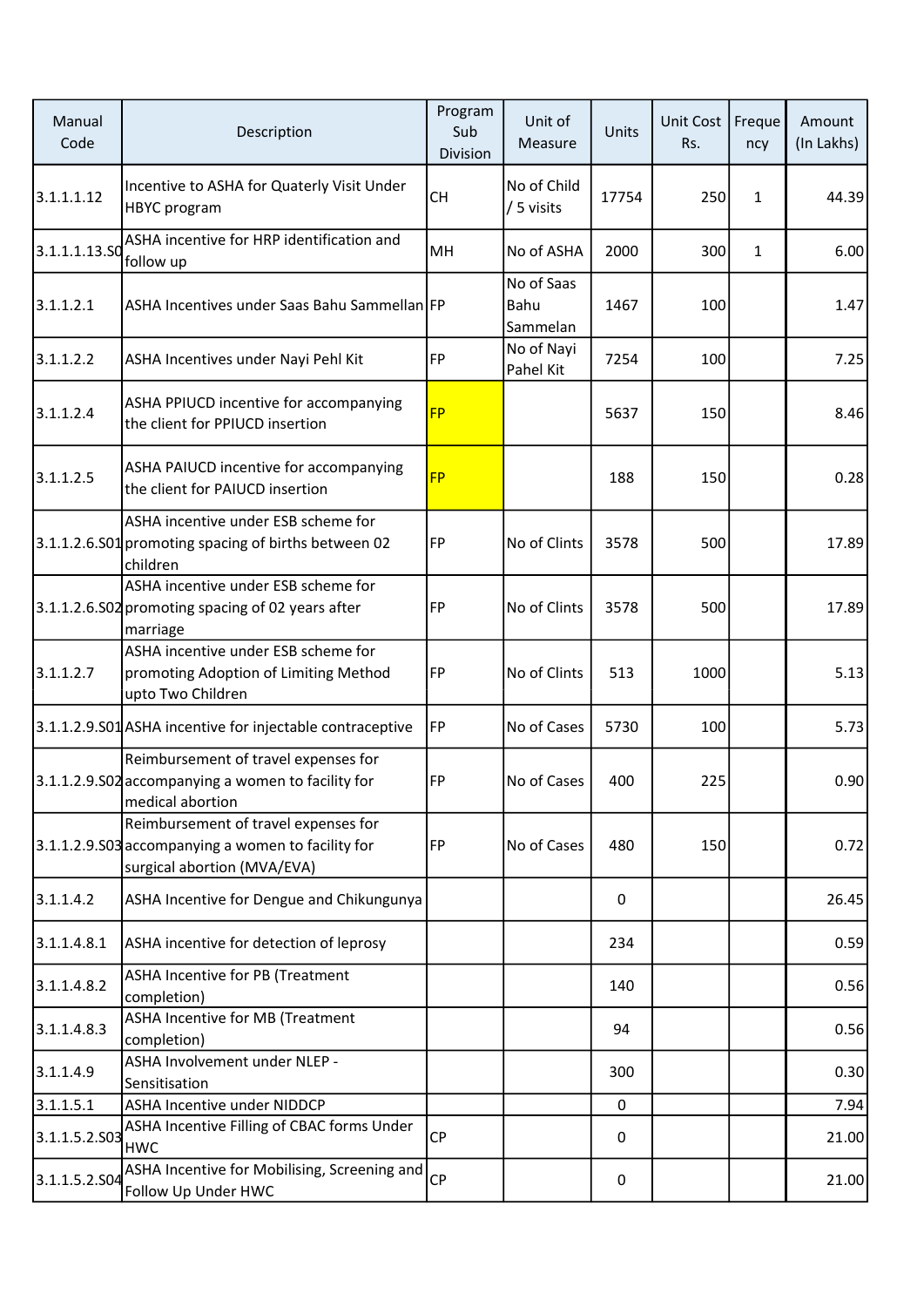| Manual<br>Code | Description                                                                                                                 | Program<br>Sub<br>Division | Unit of<br>Measure             | Units       | Unit Cost<br>Rs. | Freque<br>ncy | Amount<br>(In Lakhs) |
|----------------|-----------------------------------------------------------------------------------------------------------------------------|----------------------------|--------------------------------|-------------|------------------|---------------|----------------------|
| 3.1.1.6.1      | ASHA incentives for routine activities                                                                                      | <b>CP</b>                  |                                | 2645        |                  |               | 634.80               |
|                | 3.1.1.6.3.S04 Incentive to ASHA Facilitator                                                                                 | <b>CP</b>                  |                                | 115         |                  |               | 6.21                 |
|                | 3.1.1.6.3.S05 Incentive to ASHA for Health Promotion Day                                                                    | <b>CP</b>                  |                                | 2645        |                  |               | 63.48                |
|                | 3.1.1.6.3.S06 Incentive to ASHA under PMMVY                                                                                 | <b>CP</b>                  |                                | 15870       |                  |               | 15.87                |
| 3.1.1.6.3.S07  | Incentive to ASHA Facilitator for CBAC, HRP<br>and SAM Tracking                                                             | CP                         |                                | 115         |                  |               | 17.25                |
| 3.1.2.8.S02    | Training under HBYC TOT at District Level &<br><b>Block Level Training</b>                                                  | <b>CH</b>                  | No of Batch                    | 198         |                  |               | 74.24                |
| 3.1.3.1        | Supervision costs by ASHA facilitators(12<br>months)                                                                        | <b>CP</b>                  |                                | 115         |                  |               | 82.80                |
| 3.1.3.2        | Support provisions to ASHA (Uniform)                                                                                        | <b>CP</b>                  |                                | 2760        |                  |               | 16.56                |
| 3.1.3.3        | Awards to ASHA's/Link workers                                                                                               | CP                         |                                | $\pmb{0}$   |                  |               | 8.90                 |
| 3.1.3.4        | Mobilization of children through ASHA or<br>other mobilizers                                                                | R <sub>1</sub>             | No of<br>session               | 37757       | 150              | $\mathbf{1}$  | 56.64                |
| 3.1.3.5.501    | Incentive for other link workers for<br>Prepration of Due List of Childrens to be<br>immunized                              | R <sub>1</sub>             | No of<br>session               | 6330        | 100              | $\mathbf{1}$  | 6.33                 |
| 3.2.1.502      | Other activities under Mission Parivar Vikas:<br>Demand Generation (Saas Bahu Sammellan)                                    | <b>FP</b>                  | No of Saas<br>Bahu<br>Sammelan | 1467        | 1500             |               | 22.01                |
| 3.2.3.1.1      | Treatment Supporter Honorarium (Rs 1000)                                                                                    |                            |                                | 0           |                  |               | 42.91                |
| 3.2.3.1.2      | Treatment Supporter Honorarium (Rs 5000)                                                                                    |                            |                                | 0           |                  |               | 6.52                 |
| 3.2.3.1.3      | Incentive for informant (Rs 500)                                                                                            |                            |                                | $\mathbf 0$ |                  |               | 4.82                 |
| 3.2.3.4.501    | Incentive for community<br>volunteers/supervisors /LT etc undertaking<br><b>ACF</b>                                         |                            |                                | 0           |                  |               | 51.02                |
| 3.2.5.2.1      | Dengue & Chikungunya: Vector Control,<br>environmental management & fogging<br>machine                                      |                            |                                | 0           |                  |               | 8.91                 |
| 3.3.3.2        | Training of PRI's representatives/ Police<br>personnel/ Teachers/ Transport personnel/<br>NGO personnel/ other stakeholders |                            |                                | 0           |                  |               | 0.30                 |
| 3.3.4.501      | <b>AAA Platform</b>                                                                                                         |                            |                                | 6603        |                  |               | 29.71                |
| 4.1.1          | <b>District Hospitals</b>                                                                                                   | <b>CP</b>                  |                                | 5           |                  |               | 25.00                |
| 4.1.3          | <b>Community Health Centers</b>                                                                                             | <b>CP</b>                  |                                | 19          |                  |               | 47.50                |
| 4.1.4          | <b>Primary Health Centers</b>                                                                                               | <b>CP</b>                  |                                | 59          |                  |               | 51.63                |
| 4.1.5          | Sub Centers                                                                                                                 | CP                         |                                | 344         |                  |               | 41.28                |
| 4.1.6          | Village Health Sanitation & Nutrition<br>Committee                                                                          | <b>CP</b>                  |                                | 1192        |                  |               | 71.52                |
| 4.1.7.S01      | H&WC Additional Untied Grant-SC                                                                                             | <b>CP</b>                  |                                | $\pmb{0}$   |                  |               | 39.60                |
| 4.1.7.S02      | H&WC Additional Untied Grant-PHC                                                                                            | <b>CP</b>                  |                                | $\mathbf 0$ |                  |               | 17.50                |
|                | 5.1.1.1.7.S02 One time establishment cost MNCU                                                                              | CH                         | No of<br>Facility              | 1           |                  |               | 11.09                |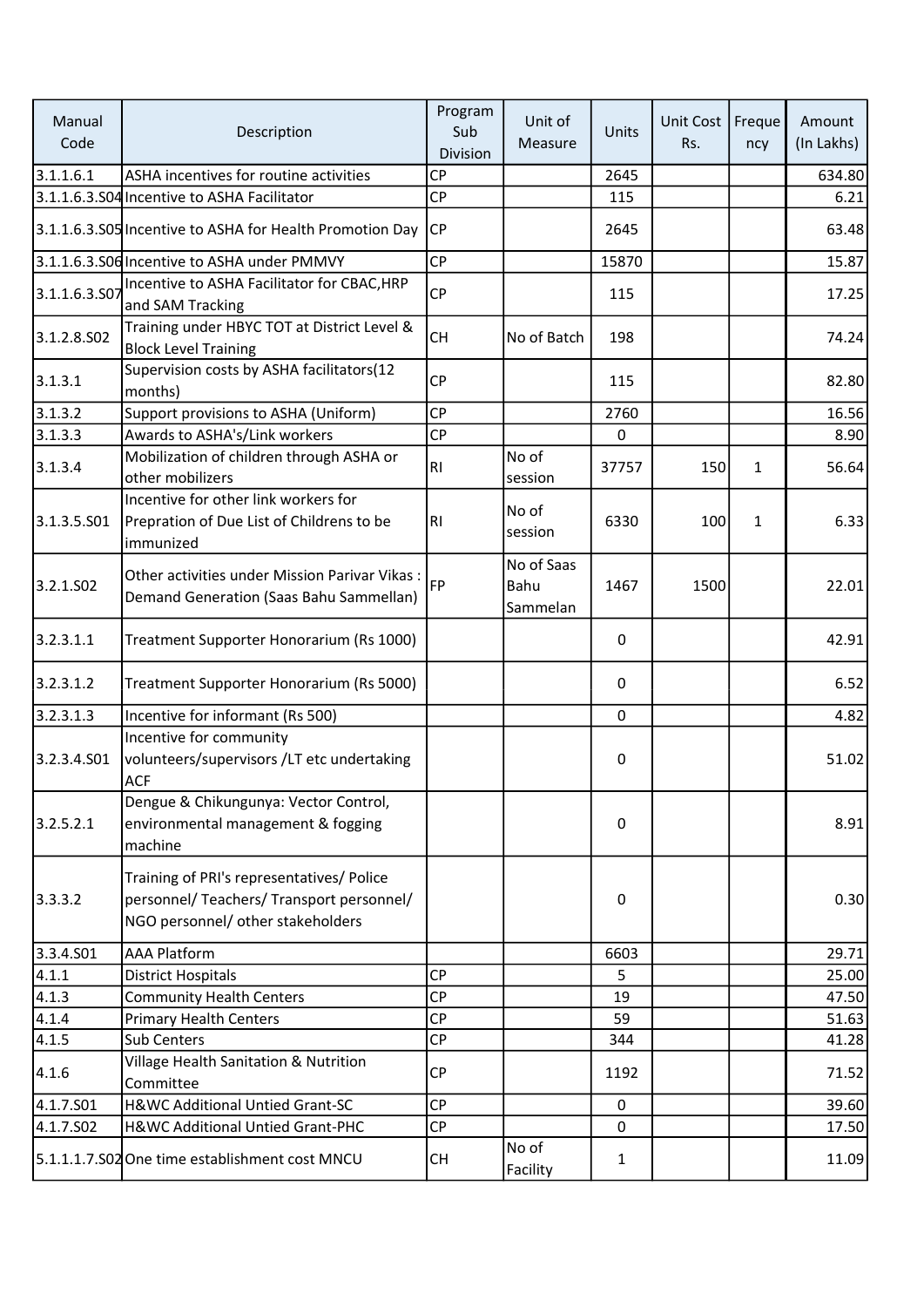| Manual<br>Code | Description                                                                            | Program<br>Sub<br>Division  | Unit of<br>Measure            | Units        | Unit Cost<br>Rs. | Freque<br>ncy | Amount<br>(In Lakhs) |
|----------------|----------------------------------------------------------------------------------------|-----------------------------|-------------------------------|--------------|------------------|---------------|----------------------|
| 5.1.1.2.8      | Infrastructure strengthening of SC to H&WC                                             | <b>CP</b>                   |                               | 0            |                  |               | 427.00               |
| 5.1.1.2.9      | Infrastructure strengthening of PHC to<br>H&WC                                         |                             |                               | 0            |                  |               | 16.44                |
| 5.3.3          | Blood bank/ Blood storage/ Day care centre<br>for hemoglobinopathies                   | <b>BLOOD</b><br><b>CELL</b> |                               | $\mathbf{0}$ |                  |               | 3.50                 |
| 5.3.9          | Safety Pits                                                                            | R <sub>l</sub>              | No.                           | 16           | 6000             | 1             | 0.96                 |
| 5.3.14         | Civil Works under RNTCP                                                                | CD                          |                               | $\mathbf 0$  |                  |               | 3.96                 |
| 6.1.1.1.1      | MVA / EVA for Safe Abortion services                                                   | FP/CAC                      | No of MVA/<br><b>EVA kits</b> | 100          | 3000             |               | 3.00                 |
| 6.1.1.2.3 S01  | Procurement Of Equipment for Skill Lab<br>Under SAANS at District Level                | <b>CH</b>                   | No of<br>Equipment            | $\mathbf{1}$ |                  |               | 2.50                 |
| 6.1.1.2.3.502  | Procurement Of Hand held Pulse Oximeter<br>and nebulizer under SAANS at District Level | <b>CH</b>                   | No of<br>Equipment            | 68           |                  |               | 6.12                 |
|                | 6.1.1.2.4.S02 Procurement of Equipment for MNCU                                        | <b>CH</b>                   | No of<br>Equipment            | $\mathbf{1}$ |                  |               | 3.80                 |
| 6.1.1.3.5      | <b>PPIUCD forceps</b>                                                                  | FP                          | No of Kallys<br>forceps       | 10           | 1000             |               | 0.10                 |
| 6.1.1.5.1      | Equipment for Mobile health teams                                                      | <b>RBSK</b>                 | No of teams                   | 32           | 5000             | $\mathbf{1}$  | 1.60                 |
| 6.1.1.17.1     | Equipments                                                                             |                             |                               | $\mathbf 0$  |                  |               | 0.05                 |
| 6.1.1.18.1     | Procurement of Equipment                                                               |                             |                               | $\mathbf 0$  |                  |               | 1.50                 |
| 6.1.1.19.3     | Grant-in-aid for Vision Centre (PHC) (Govt.)                                           |                             |                               | 0            |                  |               | 1.00                 |
| 6.1.1.21.1     | Recurring GIA: Machinery & Equipment for<br><b>DH</b>                                  |                             |                               | 0            |                  |               | 1.50                 |
| 6.1.1.21.4     | Non-recurring GIA: Machinery & Equipment<br>for CHC                                    |                             |                               | 0            |                  |               | 2.50                 |
| 6.1.2.3.1      | <b>MCR</b>                                                                             |                             |                               | 60           |                  |               | 0.24                 |
| 6.1.2.3.2      | Aids/Appliance                                                                         |                             |                               | 0            |                  |               | 0.17                 |
| 6.1.2.5.1      | Tablets; software for H&WC and ANM/<br><b>MPW</b>                                      | <b>CP</b>                   |                               | 0            |                  |               | 5.35                 |
| 6.1.3.1.3      | <b>Equipment Maintenance</b>                                                           |                             |                               | 0            |                  |               | 1.48                 |
| 6.2.1.2        | Drugs for Safe Abortion (MMA)                                                          | FP/CAC                      | No of<br><b>Tablets</b>       | 600          |                  |               | 0.08                 |
| 6.2.1.7.5.S01  | Drugs & Consumables Normal Delivery L1<br>Facility                                     | MH                          | No of<br>benificieries        | 2400         | 100              |               | 0.48                 |
| 6.2.1.7.5.S02  | Drugs & Consumables Normal Delivery L2<br>Facility                                     | MH                          | No of<br>benificieries        | 26400        | 200              | $\mathbf{1}$  | 10.56                |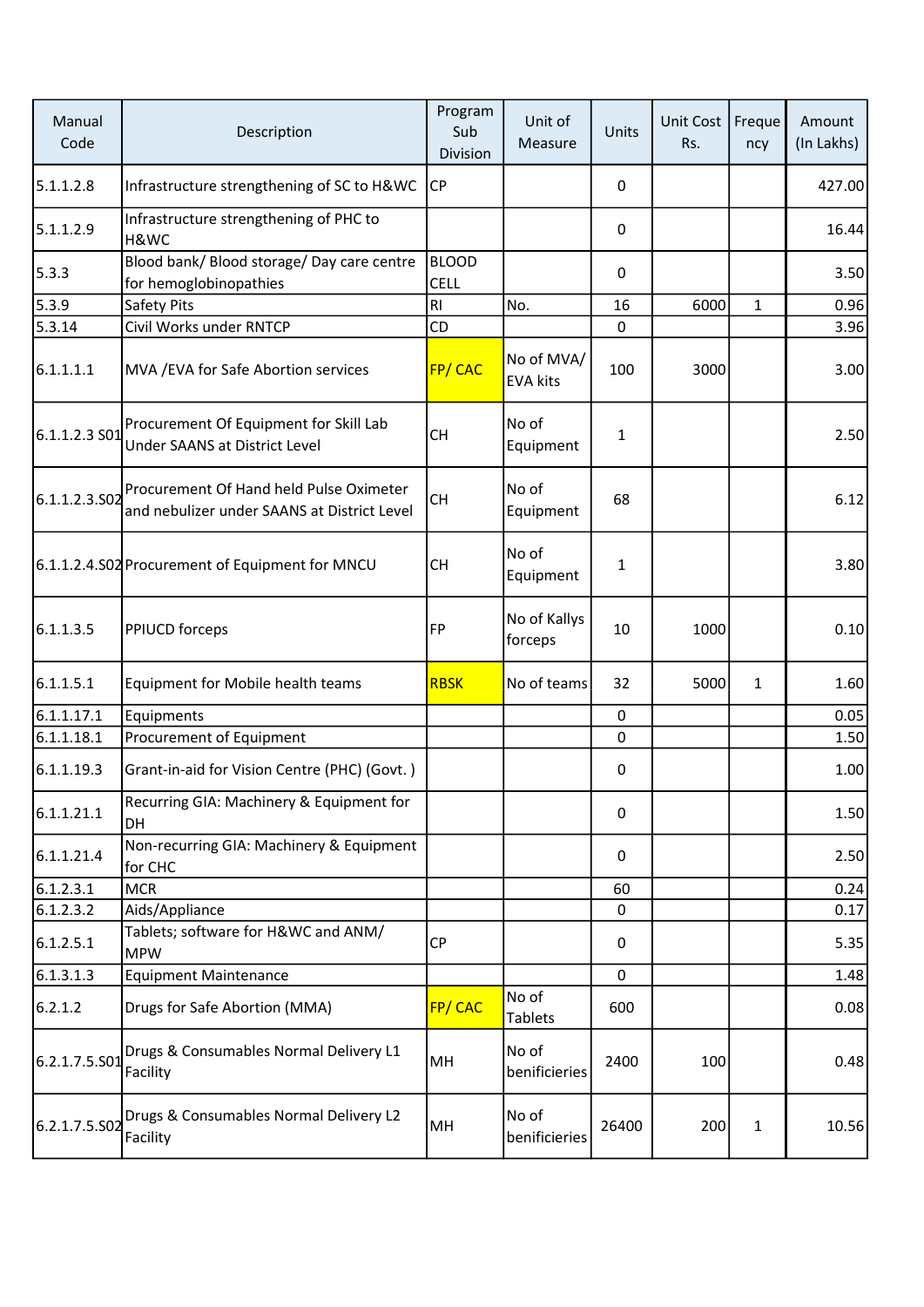| Manual<br>Code | Description                                                                                 | Program<br>Sub<br>Division | Unit of<br>Measure      | Units        | <b>Unit Cost</b><br>Rs. | Freque<br>ncy | Amount<br>(In Lakhs) |
|----------------|---------------------------------------------------------------------------------------------|----------------------------|-------------------------|--------------|-------------------------|---------------|----------------------|
| 6.2.1.7.5.S03  | Drugs & Consumables Normal Delivery L3<br>Facility                                          | MH                         | No of<br>benificieries  | 13200        | 300                     | $\mathbf{1}$  | 10.56                |
| 6.2.1.7.5.S04  | Drugs & Consumables Caesarean Delivery L3<br>Facility                                       | MH                         | No of<br>benificieries  | 400          | 1800                    | $\mathbf{1}$  | 1.44                 |
| 6.2.1.7.5.S08  | Drugs & Consumables Safe Dilivery Kit for<br>HIV infected Pregnant Women                    | MH                         | No of<br>benificieries  | 80           | 1500                    | $\mathbf{1}$  | 1.20                 |
| 6.2.2.9        | AEFI kit under RI Program                                                                   | RI                         | No.                     | 85           | 200                     | $\mathbf{1}$  | 0.17                 |
| 6.2.3.1        | Nayi Pehl Kit                                                                               | <b>FP</b>                  | No of Nayi<br>Pahel Kit | 7254         | 220                     |               | 15.96                |
| 6.2.5.1        | Medicine for Mobile health team                                                             | <b>RBSK</b>                | No of teams             | 32           | 5000                    | $\mathbf{1}$  | 1.60                 |
| 6.2.6.4        | Replenishment of ASHA HBNC kits                                                             | <b>CP</b>                  |                         | 2198         |                         |               | 3.30                 |
| 6.2.8.1        | Red/Black plastic bags et                                                                   | R1                         | No of<br>session        | 47196        | 10                      | $\mathbf{1}$  | 4.72                 |
| 6.2.8.2        | Bleach/Hypochlorite solution/ Twin bucket<br>and hub cutter                                 | R <sub>l</sub>             |                         | 22           |                         |               | 0.33                 |
| 6.2.9.1        | AYUSH drugs for DH / CHC / PHC                                                              | <b>AYUSH</b>               |                         | 38           |                         |               | 19.00                |
| 6.2.10.1       | <b>Consumables for NOHP</b>                                                                 |                            |                         | 0            |                         |               | 5.00                 |
| 6.2.12.1       | Chloroquine phosphate tablets                                                               |                            |                         | $\mathbf 0$  |                         |               | 0.20                 |
| 6.2.12.2       | Primaquine tablets 2.5 mg                                                                   |                            |                         | 0            |                         |               | 0.10                 |
| 6.2.12.3       | Primaquine tablets 7.5 mg                                                                   |                            |                         | 0            |                         |               | 0.20                 |
| 6.2.12.10      | Pyrethrum extract 2% for spare spray                                                        |                            |                         | $\mathbf 0$  |                         |               | 2.71                 |
| 6.2.13.1       | Supportive drugs, lab. Reagents                                                             |                            |                         | 0            |                         |               | 0.68                 |
| 6.2.14.1       | Laboratory Materials                                                                        |                            |                         | $\mathbf{0}$ |                         |               | 24.89                |
| 6.2.14.2       | Procurement of Drugs                                                                        |                            |                         | 0            |                         |               | 12.86                |
| 6.2.15.1       | Assistance for consumables/drugs/medicines<br>to the Govt./District Hospital for Cat sx etc | NCD                        |                         | 0            |                         |               | 17.99                |
| 6.2.18.1       | Procurement of medicine & consumables for<br><b>TCC under NTCP</b>                          |                            |                         | 0            |                         |               | 2.00                 |
| 6.2.19.1       | Drugs & supplies for District NCD Clinic                                                    |                            |                         | 0            |                         |               | 12.00                |
| 6.2.19.3       | Drugs & supplies for CHC NCD Clinic                                                         |                            |                         | 0            |                         |               | 26.00                |
| 6.2.19.4       | Drugs & supplies for PHC level                                                              |                            |                         | $\mathbf 0$  |                         |               | 18.00                |
| 6.2.19.5       | Drugs & supplies for Sub-Centre level                                                       |                            |                         | 0            |                         |               | 48.75                |
| 6.2.22.1       | Cost of Lab recurring expences for H & WC                                                   | <b>CP</b>                  |                         | 0            |                         |               | 50.10                |
| 6.2.22.2       | Lab strengthening of SHC - HWC -                                                            | CP                         |                         | 0            |                         |               | 6.00                 |
| 6.4.3.S01      | Free Diagnostics for Pregnant women under<br>JSSK - USG on PPP for PMSMA                    | MH                         | No of USG               | 1100         | 300                     | $\mathbf{1}$  | 3.30                 |
| 6.4.3.SO2      | Free Diagnostics for Pregnant women under<br>JSSK- AVD for for HIV & Syphilis at VHNDs      | MH                         | No of AVD               | 572          | 25                      | $\mathbf{1}$  | 14.87                |
| 6.4.3.503      | Free Diagnostics for Pregnant women under<br><b>JSSK-MH</b>                                 | <b>MH</b>                  | No of<br>benificieries  | 90000        | 200                     | $\mathbf{1}$  | 28.80                |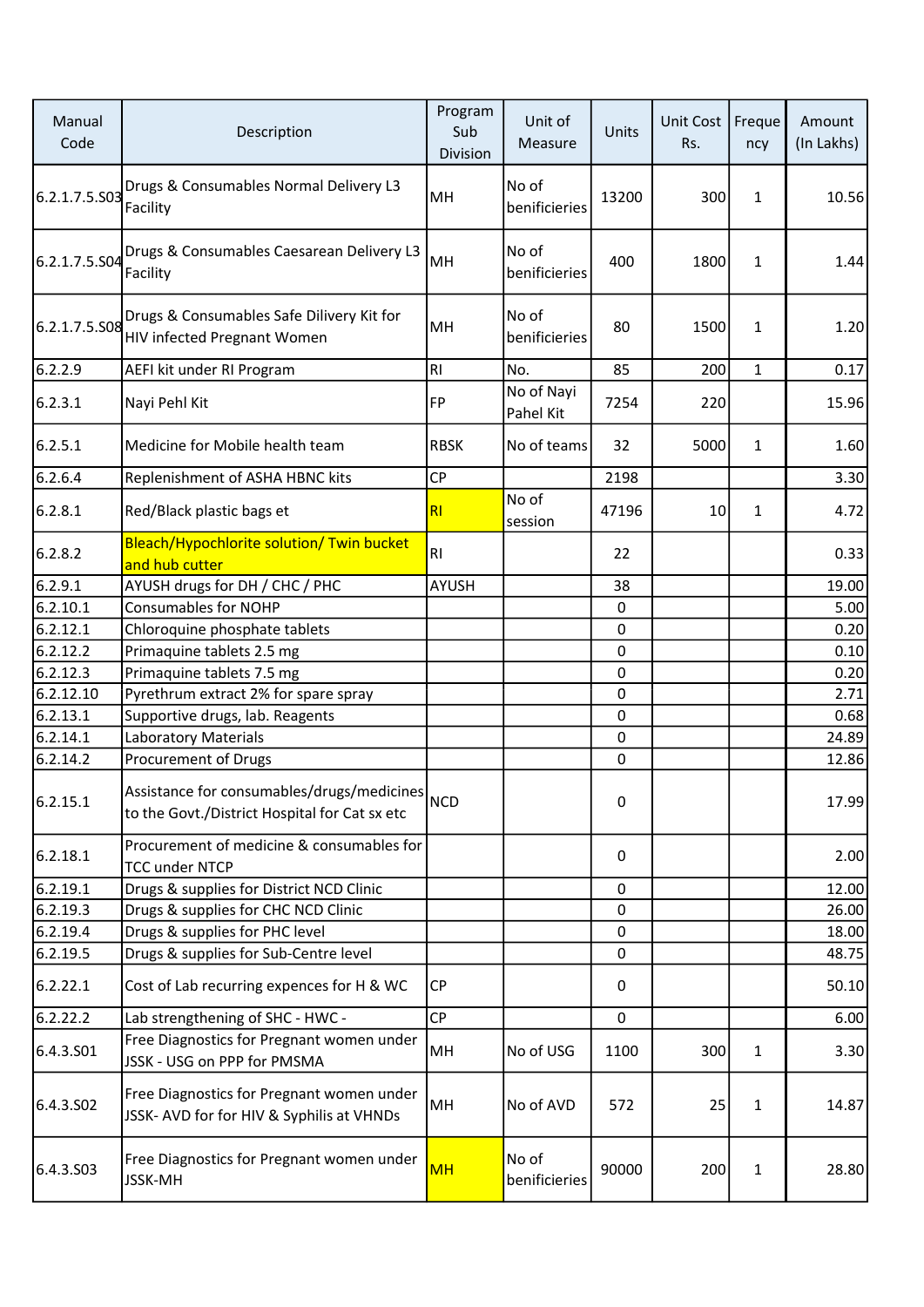| Manual<br>Code            | Description                                                                           | Program<br>Sub<br>Division | Unit of<br>Measure  | Units          | Unit Cost<br>Rs. | Freque<br>ncy | Amount<br>(In Lakhs) |
|---------------------------|---------------------------------------------------------------------------------------|----------------------------|---------------------|----------------|------------------|---------------|----------------------|
| 6.4.4                     | Free Diagnostics for Sick infants under JSSK                                          | <b>CH</b>                  | No of units         | 1              |                  |               | 1.20                 |
| 7.5.2                     | Any Other                                                                             |                            |                     | $\mathbf{0}$   |                  |               | 8.58                 |
| 8.1.1.1                   | <b>ANMs</b>                                                                           | MH                         |                     | 210            |                  |               | 457.35               |
| 8.1.1.2.501               | Staff Nurses-100 Beded MCH Wing                                                       | MH                         |                     | 31             |                  |               | 74.63                |
| 8.1.1.2.505               | Staff Nurses-MH                                                                       | MH                         |                     | 121            |                  |               | 373.11               |
| 8.1.1.2.511               | Staff Nurse - HWC                                                                     | <b>CP</b>                  |                     | $\pmb{0}$      |                  |               | 69.47                |
| 8.1.1.5.501               | Laboratory Technicians - 100 Beded MCH<br>Wing                                        | MH                         |                     | 6              |                  |               | 12.38                |
| 8.1.1.5.S02               | Laboratory Technicians -HR                                                            |                            |                     | 12             |                  |               | 30.62                |
| 8.1.1.5.504               | Laboratory Technicians - RNTCP                                                        |                            |                     | $\mathbf 0$    |                  |               | 55.23                |
| 8.1.1.6.S05               | OT Technician                                                                         | <b>MH</b>                  |                     | 5              |                  |               | 12.60                |
| 8.1.1.6.506               | OT Technician-MCH Wing                                                                | <b>MH</b>                  |                     | $\overline{2}$ |                  |               | 3.95                 |
| 8.1.1.9                   | Radiographer/X-ray technician                                                         |                            |                     | 4              |                  |               | 10.13                |
| 8.1.1.12                  | Others (Para Medical Worker)-NLEP                                                     | CD                         |                     | $\Omega$       |                  |               | 3.11                 |
| 8.1.2.1.501               | Obstetricians and Gynaecologists -100<br>Beded MCH Wing                               | MH                         |                     | 3              |                  |               | 21.60                |
| 8.1.2.1.504               | Obstetricians and Gynaecologists -MH                                                  | MH                         |                     | 3              |                  |               | 28.80                |
| 8.1.2.2.501               | Paediatricians- 100 Beded MCH Wing                                                    | MH                         |                     | 3              |                  |               | 21.60                |
| 8.1.2.3.502               | Anaesthetists - 100 Beded MCH Wing                                                    | MH                         |                     | 3              |                  |               | 21.60                |
| 8.1.2.3.505               | Anaesthetists - MH                                                                    | MH                         |                     | $\overline{2}$ |                  |               | 14.40                |
| 8.1.2.5.501               | Radiologists- 100 Beded MCH Wing                                                      | MH                         |                     | $\mathbf{1}$   |                  |               | 7.80                 |
| 8.1.2.6.S01               | Pathologists/ Haemotologists- 100 Beded<br><b>MCH Wing</b>                            | MH                         |                     | $\mathbf{1}$   |                  |               | 7.20                 |
| 8.1.3.10.501              | FRU Operationalization for Gynae &<br>anesthetist specialist on call from govt sector | MH                         | No of C-<br>section | 10             | 3000             | $\mathbf{1}$  | 0.30                 |
| 8.1.3.10.502              | FRU Operationalization Gynecologists<br>specialist on call from pvt sector            | MH                         | No of C-<br>section | 5              | 4500             | $\mathbf{1}$  | 0.23                 |
| 8.1.3.10.S03              | <b>FRU Operationalization anesthetist specialist</b><br>on call for from pvt sector   | MH                         | No of C-<br>section | 5              | 3000             | $\mathbf{1}$  | 0.15                 |
| 8.1.4.1.501               | Dental Surgeons- DH & CHC                                                             |                            |                     | 4              |                  |               | 26.97                |
| 8.1.5.503                 | <b>Medical Officers -MH</b>                                                           | MH                         |                     | 3              |                  |               | 11.70                |
| 8.1.6.1                   | <b>AYUSH MOs</b>                                                                      | AYUSH                      |                     | 38             |                  |               | 177.86               |
| 8.1.6.2                   | Pharmacist - AYUSH                                                                    | AYUSH                      |                     | 12             |                  |               | 23.16                |
| 8.1.7.1.1                 | MOs-AYUSH                                                                             | <b>RBSK</b>                |                     | 48             |                  |               | 196.15               |
| 8.1.7.1.2.S01 MOs-MBBS    |                                                                                       | <b>RBSK</b>                |                     | $\overline{2}$ |                  |               | 13.98                |
|                           | 8.1.7.1.2.S02 MOs-Dental MO/ BDS                                                      | <b>RBSK</b>                |                     | 10             |                  |               | 67.96                |
| 8.1.7.1.3                 | Staff Nurse                                                                           | <b>RBSK</b>                |                     | 12             |                  |               | 38.45                |
| 8.1.7.1.4                 | <b>ANM</b>                                                                            | <b>RBSK</b>                |                     | 18             |                  |               | 28.96                |
|                           | 8.1.7.1.5.S01 Para Medical Worker                                                     | <b>RBSK</b>                |                     | 25             |                  |               | 57.67                |
| 8.1.7.1.5.S02 Pharmacists |                                                                                       | <b>RBSK</b>                |                     | 5              |                  |               | 7.77                 |
| 8.1.8.1                   | <b>Medical Officers</b>                                                               | <b>CH</b>                  |                     | $\mathbf{1}$   |                  |               | 8.32                 |
| 8.1.8.2                   | <b>Staff Nurse</b>                                                                    | <b>CH</b>                  |                     | 4              |                  |               | 12.79                |
| 8.1.8.3                   | Cook cum caretaker                                                                    | <b>CH</b>                  |                     | 2              |                  |               | 2.60                 |
| 8.1.8.5                   | Feeding demonstrator for NRC                                                          | <b>CH</b>                  |                     | $\mathbf{1}$   |                  |               | 3.04                 |
| 8.1.9.1                   | Paediatrician                                                                         | <b>CH</b>                  |                     | 3              |                  |               | 60.00                |
| 8.1.9.3.501               | Staff Nurse - SNCU/KMC                                                                | <b>CH</b>                  |                     | 12             |                  |               | 34.43                |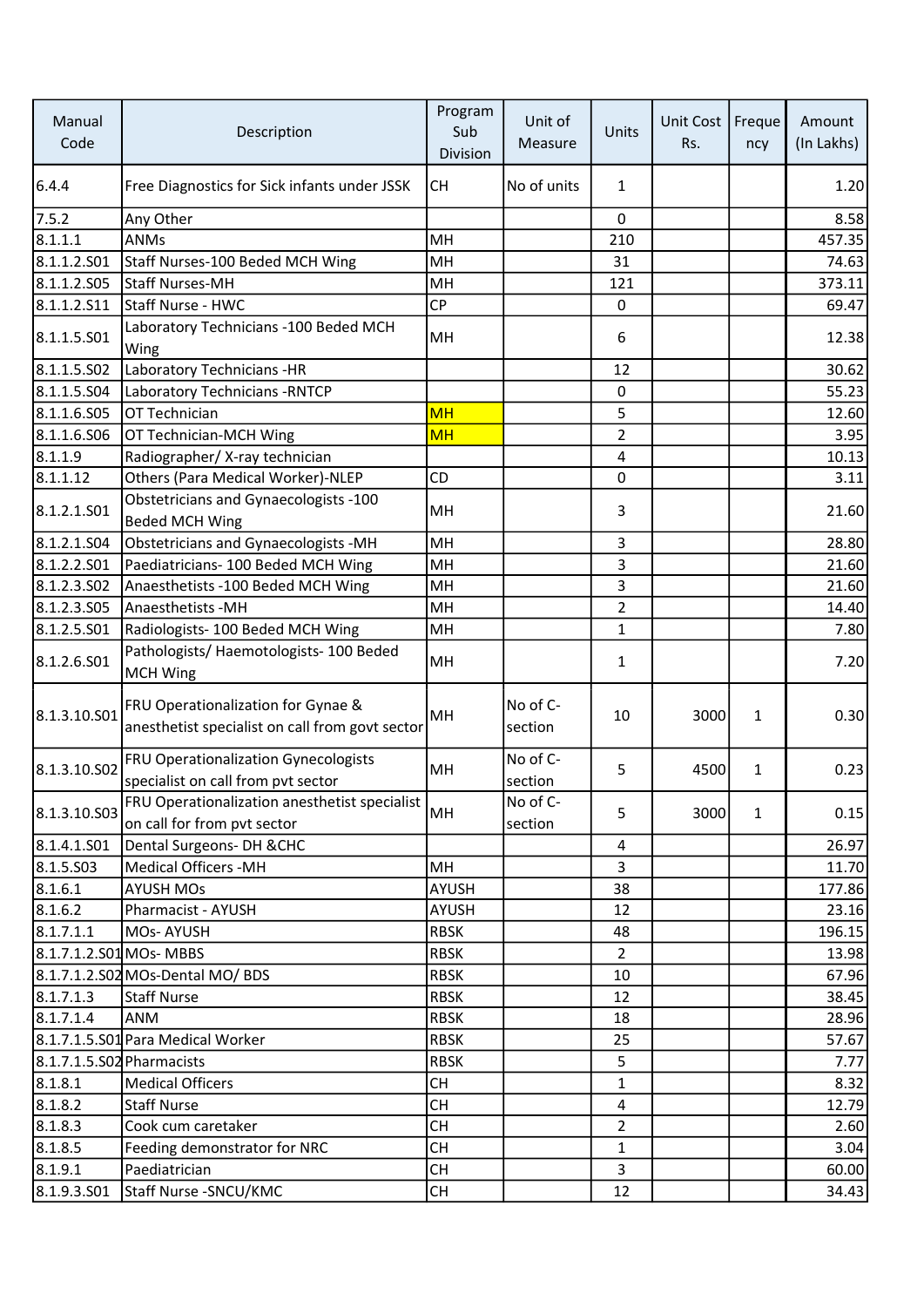| Manual<br>Code          | Description                                                                    | Program<br>Sub<br>Division | Unit of<br>Measure      | Units          | Unit Cost<br>Rs. | Freque<br>ncy | Amount<br>(In Lakhs) |
|-------------------------|--------------------------------------------------------------------------------|----------------------------|-------------------------|----------------|------------------|---------------|----------------------|
| 8.1.9.3.S02             | <b>Staff Nurse -NBSU</b>                                                       | <b>CH</b>                  |                         | 12             |                  |               | 24.25                |
| 8.1.9.6.SO <sub>2</sub> | Others- SNCU Staff (Ward Aaya/ Cleaner/<br>Security Guard)                     | <b>CH</b>                  |                         | 9              |                  |               | 12.43                |
| 8.1.9.6.S03             | Others- SNCU Staff DEO                                                         | <b>CH</b>                  |                         | $\mathbf{1}$   |                  |               | 2.25                 |
| 8.1.12.1                | Mid-level Service Provider                                                     | CP                         |                         | $\Omega$       |                  |               | 251.47               |
| 8.1.12.2                | Performance incentive for Mid-level service<br>providers                       | <b>CP</b>                  |                         | 0              |                  |               | 180.00               |
|                         | 8.1.13.1.S03 Counsellor -RMNCHA-FW                                             | <b>FP</b>                  | No of<br>Councelor      | $\overline{4}$ |                  |               | 8.20                 |
| 8.1.13.5                | Audiometrician/ Audiologist-NCD-NPPCD                                          | <b>NCD</b>                 |                         | 0              |                  |               | 2.70                 |
| 8.1.13.10               | TBHV-CD-RNTCP                                                                  | <b>CD</b>                  |                         | $\mathbf 0$    |                  |               | 68.42                |
| 8.1.13.18               | <b>Audiometrics Asstt.NCD-NPPCD</b>                                            | <b>NCD</b>                 |                         | 0              |                  |               | 2.13                 |
| 8.1.13.19               | Instructor for Hearing Imapired Children-<br>NCD-NPPCD                         | <b>NCD</b>                 |                         | 0              |                  |               | 1.53                 |
|                         | 8.1.13.22.S0 Rogi Sahayata Kendra Manager                                      | QA                         |                         | 4              |                  |               | 10.73                |
|                         | 8.1.13.22.S1. Rogi Sahayata Kendra Operator                                    | QA                         |                         | $\overline{4}$ |                  |               | 5.90                 |
|                         | 8.1.16.2.S01 Cold Chain Handlers                                               | RI                         |                         | $\mathbf 0$    |                  |               | 2.01                 |
|                         | 8.1.16.6.S02 Data Entry Operator CD-RCP                                        | CD                         |                         | 0              |                  |               | 0.25                 |
|                         | 8.1.16.7.S05 Cleaner -NRC                                                      | <b>CH</b>                  |                         | $\mathbf{1}$   |                  |               | 1.44                 |
| 8.4.7                   | Incentive to provider for PPIUCD services<br>@Rs 150 per PPIUCD insertion      | FP                         | No of Clints            | 5637           | 150              |               | 8.46                 |
| 8.4.8                   | Incentive to provider for PAIUCD Services<br>@Rs 150 per PAIUCD insertion      | <b>FP</b>                  | No of Clints            | 188            | 150              |               | 0.28                 |
| 8.4.9                   | Team based incentives for Health &<br>Wellness Centers (H&WC Sub Center)       | <b>CP</b>                  |                         | 0              |                  |               | 132.00               |
| 8.4.10                  | Team based incentives for Health &<br>Wellness Centers (H&WC PHC)              | CP                         |                         | 0              |                  |               | 47.06                |
| 8.4.12.S01              | HRP identification and follow up for ANM                                       | MH                         | No of HRP               | 2000           | 200              | 1             | 4.00                 |
| 8.4.12.503              | Performance based Incentives to RMNCHA<br><b>Counselors in Family Planning</b> | FP                         | No of Clints            | 603            | 50               |               | 0.30                 |
| 8.4.12.S04              | RI Cold chain handlers incentive                                               | RI                         | No                      | 21             | 2400             | 12            | 6.05                 |
| 9.1.6.1                 | Development/ translation and duplication of<br>training materials              | CH                         | No of<br>Module         | 780            | 100              | $\mathbf{1}$  | 0.78                 |
| 9.2.3.S03               | Incentive for Program Coordination to (HoD<br>OBG/Principal)                   | MH                         |                         | 0              |                  |               |                      |
| 9.5.1.12.501            | Training of Medical Officers in safe abortion-<br>For Mos                      | FP                         | No of<br><b>Batches</b> | 4              | 130800           |               | 5.23                 |
| 9.5.1.12.S02            | Training of Medical Officers in safe abortion-<br>For Obs&Gynae                | FP                         | No of<br><b>Batches</b> | 1              | 69000            |               | 0.69                 |
| 9.5.2.2.S01             | State and District Lanch of SAANS                                              | <b>CH</b>                  | No.                     | $\mathbf{1}$   |                  |               | 0.50                 |
| 9.5.2.2.SO2             | State and District Planning and Review<br>Meeting of SAANS                     | <b>CH</b>                  | No.                     | $\mathbf{1}$   |                  |               | 0.20                 |
| 9.5.2.19                | Orientation on National Deworming Day                                          | <b>RKSK</b>                |                         | $\overline{2}$ |                  |               | 4.24                 |
|                         | 9.5.2.24.S02 District Training of SAANS                                        | CH                         |                         | 14             |                  |               | 4.65                 |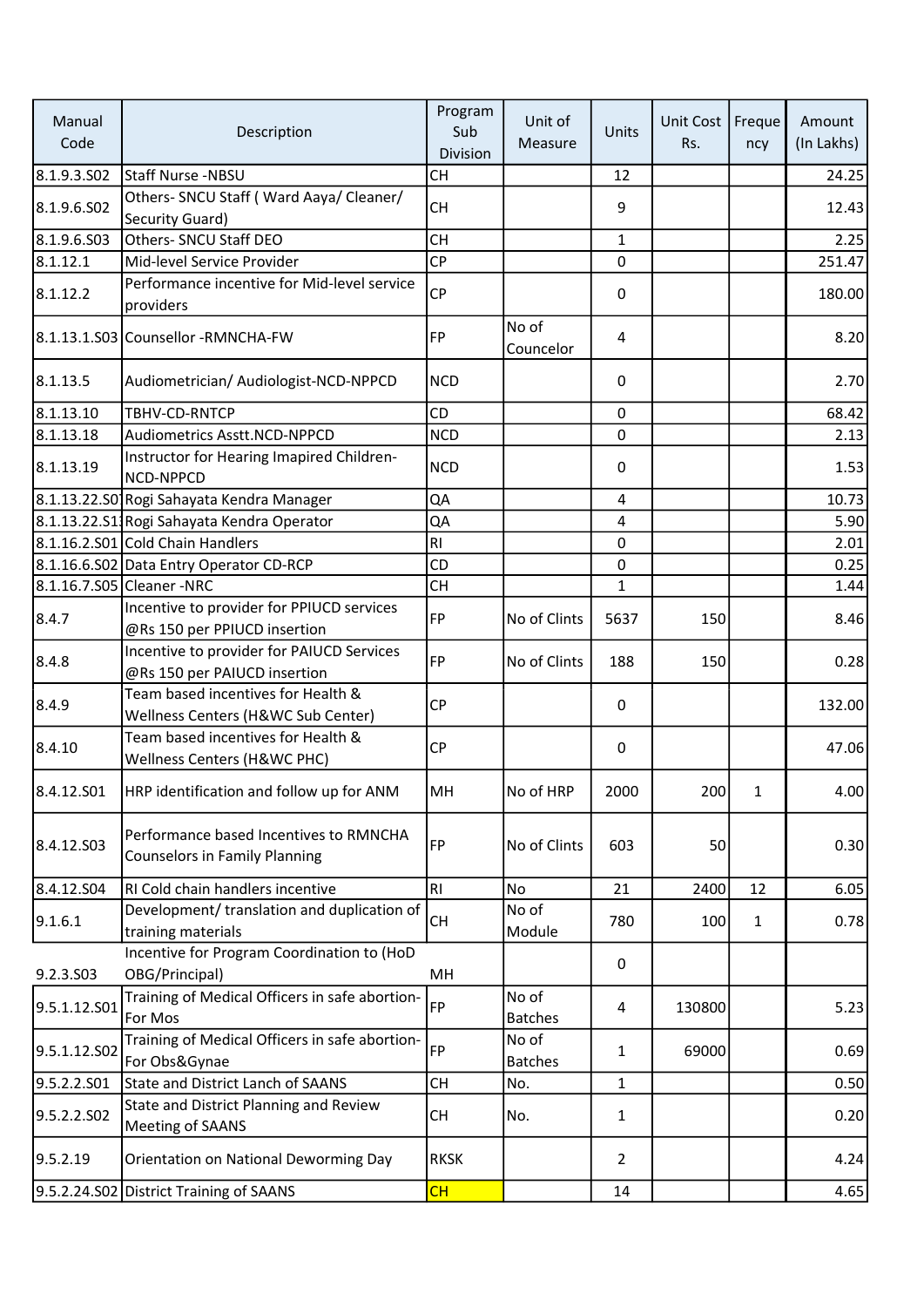| Manual<br>Code | Description                                                                                   | Program<br>Sub<br>Division | Unit of<br>Measure      | Units        | Unit Cost<br>Rs. | Freque<br>ncy | Amount<br>(In Lakhs) |
|----------------|-----------------------------------------------------------------------------------------------|----------------------------|-------------------------|--------------|------------------|---------------|----------------------|
|                | 9.5.2.25.S01 One day Orientation Training for IDCF                                            | CH                         | No of<br>district       | 1            | 150000           | 1             | 1.50                 |
| 9.5.3.1.501    | Qtr.Review/orientation meeting at Block<br>Level for ANM of 57 MPV Districts                  | FP                         | No of<br>Meetings       | 16           | 3000             |               | 1.92                 |
| 9.5.3.1.503    | District Level One Day Orientation of newly<br>recruited ANM/SN ON Family Planning<br>Schemes | FP                         | No of<br>Meetings       | 1            | 3000             |               | 0.03                 |
| 9.5.3.2.SO2    | <b>District Level Dissemination Workshop</b>                                                  | FP                         | No of<br>workshops      | 1            | 10000            |               | 0.10                 |
| 9.5.3.22       | Training of Medical officers (Injectible<br>Contraceptive Trainings)                          | <b>FP</b>                  | No of<br><b>Batches</b> | $\mathbf{1}$ | 22800            |               | 0.23                 |
| 9.5.3.23       | Training of AYUSH doctors (Injectible<br>Contraceptive Trainings)                             | <b>FP</b>                  | No of<br><b>Batches</b> | 1            | 22800            |               | 0.23                 |
| 9.5.3.24       | Training of Nurses (Staff Nurse/LHV/ANM)<br>(Injectible Contraceptive Trainings)              | FP                         | No of<br><b>Batches</b> | 13           | 35800            |               | 4.65                 |
| 9.5.4.10       | <b>WIFS trainings (Block)</b>                                                                 | <b>RKSK</b>                | No of Batch             | 17           | 3000             | $\mathbf{1}$  | 0.51                 |
| 9.5.4.13.3     | Any other (please specify) Anemia Free<br>Adolcent event at Inter Collages                    | <b>RKSK</b>                | No of event             | 34           | 5000             | $\mathbf{1}$  | 1.70                 |
| 9.5.5.1        | RBSK Training -Training of Mobile health<br>team - technical and managerial (5 days)          | <b>RBSK</b>                | No of batch             | 4            | 15450            | $\mathbf{1}$  | 0.62                 |
| 9.5.7.4        | Any Other Training NPPCD                                                                      | <b>NCD</b>                 |                         | 0            |                  |               | 3.50                 |
|                | 9.5.10.1.S01 Training under Immunisation-Data Handler                                         | R <sub>1</sub>             |                         | 0            |                  |               | 0.08                 |
|                | 9.5.10.1.S04 Training under Immunisation-CCH                                                  | R1                         |                         | $\pmb{0}$    |                  |               | 0.70                 |
| 9.5.12.1       | Training / Capacity Building (Malaria)                                                        | CD                         |                         | 0            |                  |               | 1.54                 |
| 9.5.14.1       | <b>Trainings under RNTCP</b>                                                                  | CD                         |                         | $\mathbf 0$  |                  |               | 4.29                 |
| 9.5.17.1       | Training of doctors and staff at DH Level<br>under NPHCE                                      | <b>NCD</b>                 |                         | 0            |                  |               | 0.80                 |
| 9.5.18.1.1     | Orientation of Stakeholder organizations                                                      | <b>NCD</b>                 |                         | 0            |                  |               | 0.40                 |
| 9.5.18.1.2     | Training of Health Professionals                                                              | <b>NCD</b>                 |                         | $\mathbf 0$  |                  |               | 0.40                 |
| 9.5.18.1.3     | Orientation of Law Enforcers                                                                  | <b>NCD</b>                 |                         | $\mathbf 0$  |                  |               | 0.60                 |
| 9.5.18.1.4     | Other Trainings/Orientations - sessions<br>incorporated in other's training                   | <b>NCD</b>                 |                         | $\pmb{0}$    |                  |               | 1.30                 |
| 9.5.19.2       | District NCD Cell                                                                             | <b>NCD</b>                 |                         | 0            |                  |               | 3.00                 |
| 9.5.25.3       | Kayakalp Trainings                                                                            | QA                         | Batch                   | $\mathbf{1}$ | 33000            | $\mathbf{1}$  | 0.33                 |
| 9.5.26.2       | Training cum review meeting for HMIS &<br>MCTS at District level                              | <b>MIS</b>                 |                         | 0            |                  |               | 0.73                 |
| 9.5.26.3       | Training cum review meeting for HMIS &<br>MCTS at Block level                                 | <b>MIS</b>                 |                         | 0            |                  |               | 2.68                 |
| 9.5.27.1       | Bridge Course/ training on the Standard<br><b>Treatment Protocols</b>                         | Nursing                    |                         | 0            |                  |               | 21.21                |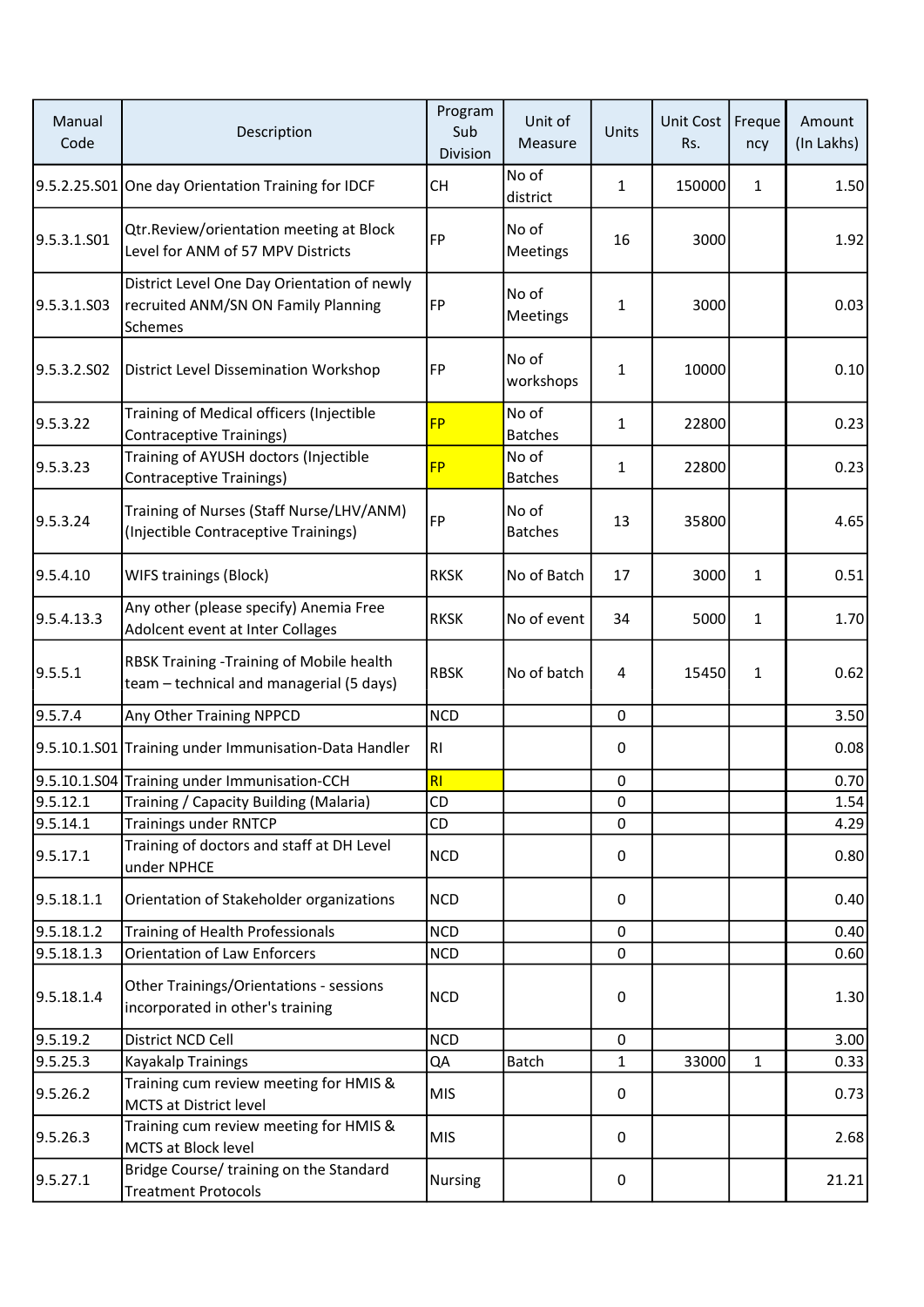| Manual<br>Code | Description                                                                 | Program<br>Sub<br>Division  | Unit of<br>Measure    | Units          | <b>Unit Cost</b><br>Rs. | Freque<br>ncy | Amount<br>(In Lakhs) |
|----------------|-----------------------------------------------------------------------------|-----------------------------|-----------------------|----------------|-------------------------|---------------|----------------------|
|                | 9.5.27.4.S01 Cost of Yoga Sessions                                          | <b>CP</b>                   |                       | 0              |                         |               | 10.13                |
| 9.5.29.13.SO   | Scaling up Nurse Mentoring Program<br>Honorarium                            | MH                          |                       | 16             |                         |               | 9.60                 |
| 9.5.29.13.S0   | Scaling up Nurse Mentoring Program Yearly<br>TA DA                          | MH                          |                       | 16             |                         |               | 0.48                 |
| 9.5.29.13.SO   | Scaling up Nurse Mentoring Program<br>Register                              | MH                          |                       | 16             |                         |               | 0.04                 |
| 9.5.29.13.SO   | Scaling up Nurse Mentoring Program Mini<br>Skill Lab                        | MH                          |                       | 15             |                         |               | 15.00                |
| 10.1.1         | Maternal Death Review (both in institutions<br>and community)               | MH                          | No of<br><b>CBMDR</b> | 104            | 600                     | 1             | 0.62                 |
| 10.4.1         | Management of IDD Monitoring Laboratory                                     |                             |                       | 0              |                         |               | 0.13                 |
| 11.3           | Targeting Naturally Occurring Gathering of<br>People/ Health Mela           |                             |                       | 2              |                         |               | 13.00                |
| 11.5.1         | Media Mix of Mid Media/ Mass Media                                          | <b>IEC</b>                  |                       | $\overline{2}$ |                         |               | 1.80                 |
| 11.5.4.S02     | <b>Celebration of New Born Care Week</b>                                    | <b>CH</b>                   | No of<br>district     | $\mathbf{1}$   | 50000                   | $\mathbf{1}$  | 0.50                 |
| 11.5.4.S03     | <b>Celebration of Breastfeeding Week</b>                                    | <b>CH</b>                   | No of<br>district     | $\mathbf 1$    | 40000                   | 1             | 0.40                 |
| 11.5.4.S05     | District Level IEC/BCC Activity Under SAANS                                 | <b>CH</b>                   | No.                   | $\mathbf{1}$   | 200000                  |               | 2.00                 |
| 11.6.3         | IEC & promotional activities for World<br>Population Day celebration        | <b>IEC/FP</b>               | No of<br>events       | 17             |                         |               | 2.24                 |
| 11.6.4         | IEC & promotional activities for Vasectomy<br>Fortnight celebration         | <b>IEC/FP</b>               | No of<br>events       | 17             |                         |               | 1.64                 |
| 11.8.2         | Any other IEC/BCC activities (Wall Painting,<br>Banner & Poster)            | <b>IEC</b>                  |                       | 0              |                         |               | 2.95                 |
| 11.9.1.S01     | Creating awareness on declining sex ratio<br>issue (PNDT)- Block Level      | <b>IEC/PNDT</b>             | No of<br>Events       | 15             | 10000                   |               | 1.50                 |
| 11.9.1.SO2     | Creating awareness on declining sex ratio<br>issue (PNDT)- District Level   | <b>IEC/PNDT</b>             | No of<br>Events       | $\mathbf{1}$   | 25000                   |               | 0.25                 |
|                | 11.10.1.S01 Donor Refreshment amount                                        | <b>BLOOD</b><br><b>CELL</b> | No of<br>donation     | 0              | 25                      | $\mathbf{1}$  | 0.16                 |
|                | 11.10.1.S02 Blood donation Camp                                             | <b>BLOOD</b><br><b>CELL</b> | No of camp            | 0              | 2500                    | 1             | 0.23                 |
| 11.10.1.503    | Travel & Communication Expenses for BB<br><b>Counselors PRO BCTV</b>        | <b>BLOOD</b><br><b>CELL</b> |                       | 0              |                         |               | 0.18                 |
| 11.11.1        | <b>IEC for NPPCD</b>                                                        | <b>IEC</b>                  |                       | $\mathbf 0$    |                         |               | 0.50                 |
| 11.14.1        | Health Education & Publicity for NIDDCP                                     | <b>IEC</b>                  |                       | 0              |                         |               | 0.26                 |
| 11.15.1        | IEC/BCC for Malaria                                                         | <b>IEC</b>                  |                       | 0              |                         |               | 0.35                 |
| 11.15.2        | IEC/BCC for Social mobilization (Dengue and<br>Chikungunya)                 | IEC                         |                       | 0              |                         |               | 0.20                 |
| 11.16.1        | IEC/BCC: Mass media, Outdoor media, Rural<br>media, Advocacy media for NLEP | CD                          |                       | 0              |                         |               | 0.98                 |
| 11.17.1        | ACSM (State & district)                                                     | IEC                         |                       | $\pmb{0}$      |                         |               | 10.30                |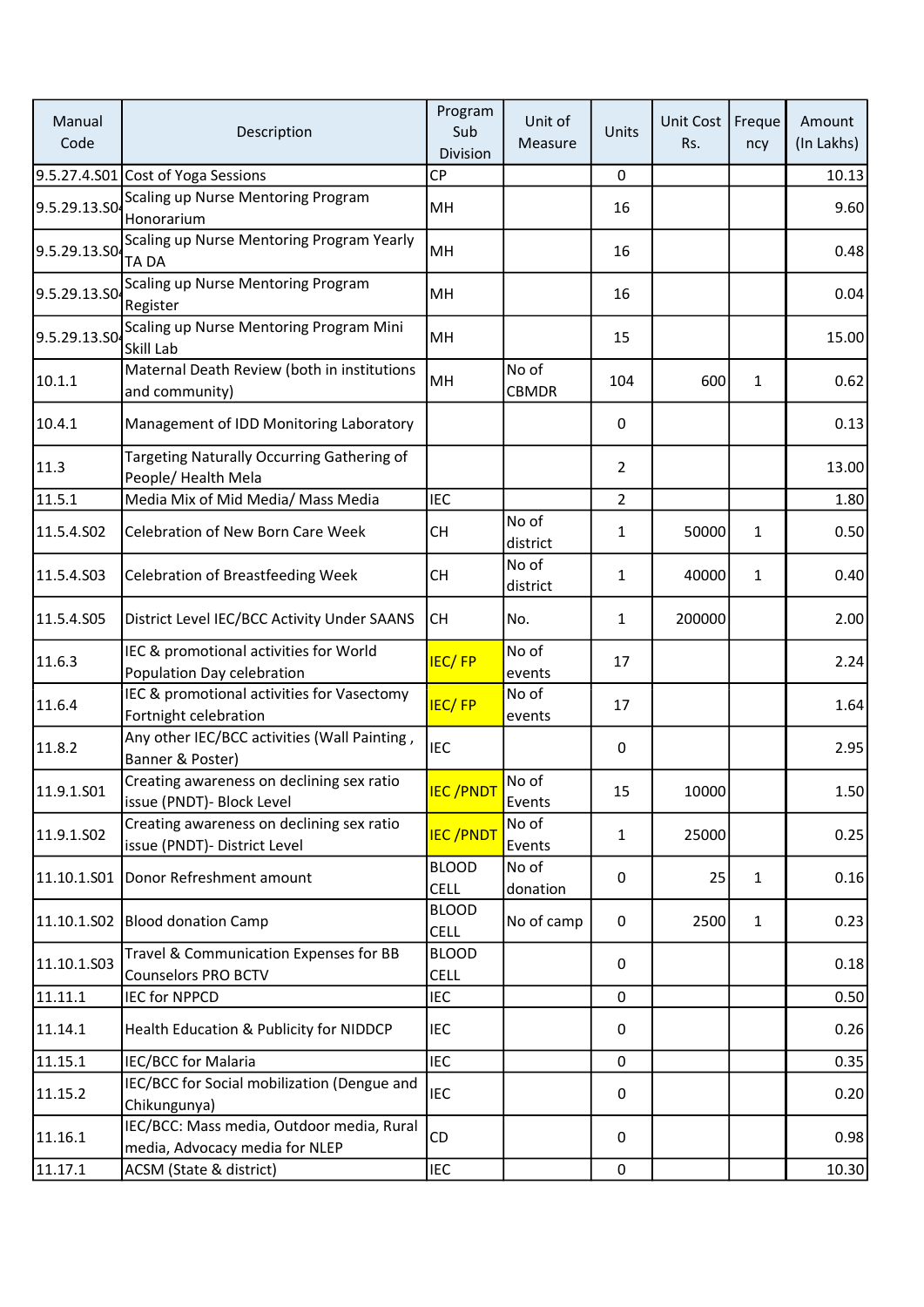| Manual<br>Code | Description                                                                                                                                           | Program<br>Sub<br>Division  | Unit of<br>Measure | Units          | Unit Cost<br>Rs. | Freque<br>ncy | Amount<br>(In Lakhs) |
|----------------|-------------------------------------------------------------------------------------------------------------------------------------------------------|-----------------------------|--------------------|----------------|------------------|---------------|----------------------|
| 11.19.1        | Translation of IEC material and distribution                                                                                                          | <b>IEC</b>                  |                    | 0              |                  |               | 0.50                 |
| 11.20.2        | Celebration of days-ie International Day for<br>older persons                                                                                         | <b>IEC</b>                  |                    | 0              |                  |               | 1.00                 |
| 11.21.1        | IEC/SBCC for NTCP                                                                                                                                     | <b>IEC</b>                  |                    | $\mathbf{0}$   |                  |               | 1.50                 |
| 11.22.2        | IEC/BCC for District NCD Cell                                                                                                                         | <b>IEC</b>                  |                    | $\mathbf 0$    |                  |               | 0.50                 |
| 11.24.1        | IEC activities for Health & Wellness centre<br>(H&WC)                                                                                                 | <b>IEC</b>                  |                    | 0              |                  |               | 37.00                |
| 11.24.3.4      | State-level IEC Campaigns/Other IEC<br>Campaigns                                                                                                      | <b>IEC</b>                  |                    | 22             |                  |               | 3.00                 |
| 11.24.4.1      | IEC/BCC under NRCP: Rabies Awareness and<br>DO'S and Don'ts in the event of Animal Bites                                                              |                             |                    | 0              |                  |               | 4.67                 |
| 11.24.4.2      | IEC/BCC under NOHP                                                                                                                                    |                             |                    | $\mathbf 0$    |                  |               | 0.50                 |
| 12.1.1         | Printing of MDR formats                                                                                                                               | MH                          |                    | 210            |                  |               | 0.06                 |
| 12.1.2         | Printing of MCP cards, safe motherhood<br>booklets etc.                                                                                               | MH                          | No of cards        | 120127         | 17               | 1             | 20.42                |
| 12.1.3         | Printing of labor room registers and<br>casesheets/ LaQshya related printing                                                                          | MH                          | No of<br>casesheet | 47000          | 10               | $\mathbf{1}$  | 4.70                 |
| 12.1.5         | Any other (Printing of CAC Format)                                                                                                                    | FP/CAC                      | No of<br>formats   | 300            |                  |               | 0.45                 |
| 12.2.5         | Printing of compliance cards and reporting<br>formats for National Iron Plus Initiative-for 6-<br>59 months age group and for 5-10 years age<br>group | <b>CH</b>                   | No of<br>format    | 230040         | 1                | $\mathbf{1}$  | 2.30                 |
| 12.2.6         | Printing of IEC materials and reporting<br>formats etc. for National Deworming Day                                                                    | <b>RKSK</b>                 |                    | $\overline{2}$ |                  |               | 7.99                 |
| 12.2.7         | Printing of IEC Materials and monitoring<br>formats for IDCF                                                                                          | СH                          | No of<br>District  | 1              | 118000           | 1             | 1.18                 |
| 12.2.10        | Printing (SNCU data management)                                                                                                                       | <b>CH</b>                   | No of SNCU         | $\mathbf{1}$   | 100000           | $\mathbf{1}$  | 1.00                 |
| 12.2.11        | Printing of HBNC referral cards and other<br>formats                                                                                                  | <b>CH</b>                   | No. of<br>format   | 687180         | 0.5              | $\mathbf{1}$  | 3.44                 |
| 12.3.3         | Printing of FP Manuals, Guidelines, etc.                                                                                                              | <b>FP</b>                   | No of<br>formats   | 0              |                  |               | 3.27                 |
| 12.5.4         | Printing of RBSK card and registers                                                                                                                   | <b>RBSK</b>                 | No of<br>children  | 355031         |                  |               | 8.85                 |
| 12.5.6         | Any other (Printing of Banner and Sticker<br>under RBSK)                                                                                              | <b>RBSK</b>                 |                    | 108            |                  |               | 0.12                 |
| 12.7.1         | Printing of ASHA diary                                                                                                                                | <b>CP</b>                   |                    | 2760           |                  |               | 4.83                 |
| 12.7.2         | Printing of ASHA Modules and formats                                                                                                                  | <b>CP</b>                   |                    | $\mathbf{0}$   |                  |               | 0.77                 |
| 12.7.3         | Printing of CBAC format                                                                                                                               | CP                          |                    | 0              |                  |               | 27.03                |
| 12.8.1         | Printing of cards for screening of children for<br>hemoglobinopathies                                                                                 | <b>BLOOD</b><br><b>CELL</b> |                    | 0              |                  |               | 0.25                 |
| 12.9.1         | Printing of HMIS Formats                                                                                                                              | <b>MIS</b>                  |                    | $\mathbf{0}$   |                  |               | 0.72                 |
| 12.9.3         | Printing of MCTS follow-up formats/ services<br>due list/ work plan                                                                                   | <b>MIS</b>                  |                    | 2291           |                  |               | 0.82                 |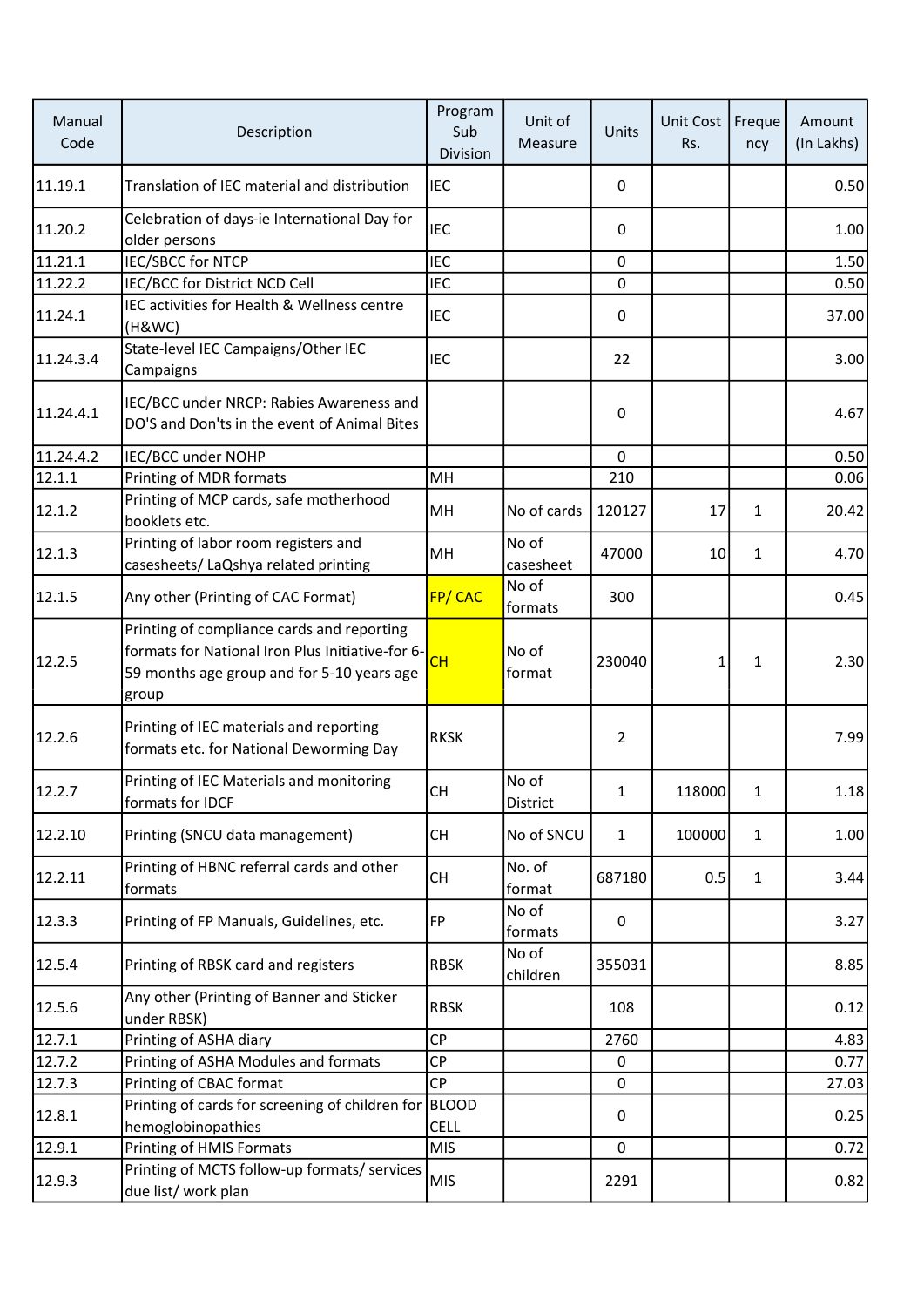| Manual<br>Code | Description                                                                                                      | Program<br>Sub<br>Division | Unit of<br>Measure         | Units          | Unit Cost<br>Rs. | Freque<br>ncy | Amount<br>(In Lakhs) |
|----------------|------------------------------------------------------------------------------------------------------------------|----------------------------|----------------------------|----------------|------------------|---------------|----------------------|
| 12.10.1        | Printing and dissemination of Immunization<br>cards, tally sheets, monitoring forms etc.                         | R <sub>l</sub>             | No of<br>Benificiary       | 121039         | 10               | $\mathbf{1}$  | 12.10                |
| 12.13.2        | Printing                                                                                                         | CD                         |                            | 0              |                  |               | 3.78                 |
| 12.14.1        | Printing of Challan Books under NTCP                                                                             |                            |                            | $\Omega$       |                  |               | 0.21                 |
| 12.17.5.S02    | Printing of form P,L, S under IDSP progrm                                                                        |                            |                            | 0              |                  |               | 0.63                 |
|                | 12.17.5.S03 Printing of reporting formats under NIDDCP                                                           |                            |                            | 0              |                  |               | 0.16                 |
| 13.2.1         | Assessments                                                                                                      | QA                         |                            | $\sqrt{4}$     |                  |               | 0.40                 |
|                | 14.1.1.3.S03 District Logistic Manager                                                                           | <b>FP</b>                  | No.                        | 1              |                  |               | 4.41                 |
| 14.1.1.4       | Annual increment for all the existing<br>positions                                                               |                            |                            | $\mathbf{1}$   |                  |               | 0.21                 |
| 14.2.3.502     | Implementation of FP-LMIS District-<br><b>Transportation Cost</b>                                                | <b>FP</b>                  | Lumpsump                   | $\mathbf 1$    |                  |               | 0.65                 |
| 14.2.3.506     | Procurement of Desktops and UPS Printers-<br>District                                                            | FP                         | No.                        | $\mathbf{1}$   | 50000            |               | 0.50                 |
| 14.2.4.1       | Alternative vaccine delivery in hard to reach<br>areas                                                           | RI                         | No of AVD                  | 5904           | 200              | $\mathbf{1}$  | 11.81                |
| 14.2.5         | Alternative Vaccine Delivery in other areas                                                                      | RI                         | No of AVD                  | 35388          | 90               |               | 31.85                |
| 14.2.6         | POL for vaccine delivery from State to<br>district and from district to PHC/CHCs                                 | R <sub>1</sub>             | No of<br><b>Districts</b>  | $\mathbf 1$    | 200000           | $\mathbf{1}$  | 2.00                 |
| 14.2.7         | Cold chain maintenance                                                                                           | R <sub>1</sub>             | No of cold<br>chain points | 0              |                  |               | 0.41                 |
| 14.2.12        | Drug transportation charges                                                                                      | CD                         |                            | 0              |                  |               | 1.08                 |
| 15.3.2         | Inter-sectoral convergence                                                                                       | CD                         |                            | 0              |                  |               | 0.05                 |
| 15.5.3         | Private Provider Incentive                                                                                       | CD                         |                            | $\pmb{0}$      |                  |               | 13.78                |
| 15.6.1         | Reimbursement for cataract operation for<br>NGO and Private Practitioners                                        | <b>NCD</b>                 |                            | 0              |                  |               | 35.97                |
| 16.1.1.1.1     | State - Health Action Plan                                                                                       | PM                         | No of<br><b>Booklet</b>    | 45             | 300              | $\mathbf{1}$  | 0.14                 |
| 16.1.1.4       | Prepare detailed operational plan for RBSK<br>across districts (including cost of plan)                          | <b>RBSK</b>                | No of<br><b>Blocks</b>     | 16             | 500              | $\mathbf{1}$  | 0.08                 |
| 16.1.1.6       | To develop micro plan at sub-centre level                                                                        | RI                         | No                         | 344            | 100              | $\mathbf{1}$  | 0.34                 |
| 16.1.1.7       | For consolidation of micro plans at block<br>level                                                               | RI                         | No                         | 28             | 1000             | $\mathbf{1}$  | 0.28                 |
| 16.1.2.1.6     | Review meetings/ workshops under RKSK                                                                            | <b>RKSK</b>                |                            | $\overline{2}$ |                  |               | 0.16                 |
| 16.1.2.1.7     | <b>RBSK Convergence/Monitoring meetings</b>                                                                      | <b>RBSK</b>                | No of<br>Meetings          | 3              | 500              | 3             | 0.24                 |
| 16.1.2.1.14    | Quarterly review meetings exclusive for RI at<br>district level with Block MOs, CDPO, and<br>other stake holders | RI                         | No of<br>participants      | 312            | 100              | $\mathbf{1}$  | 0.31                 |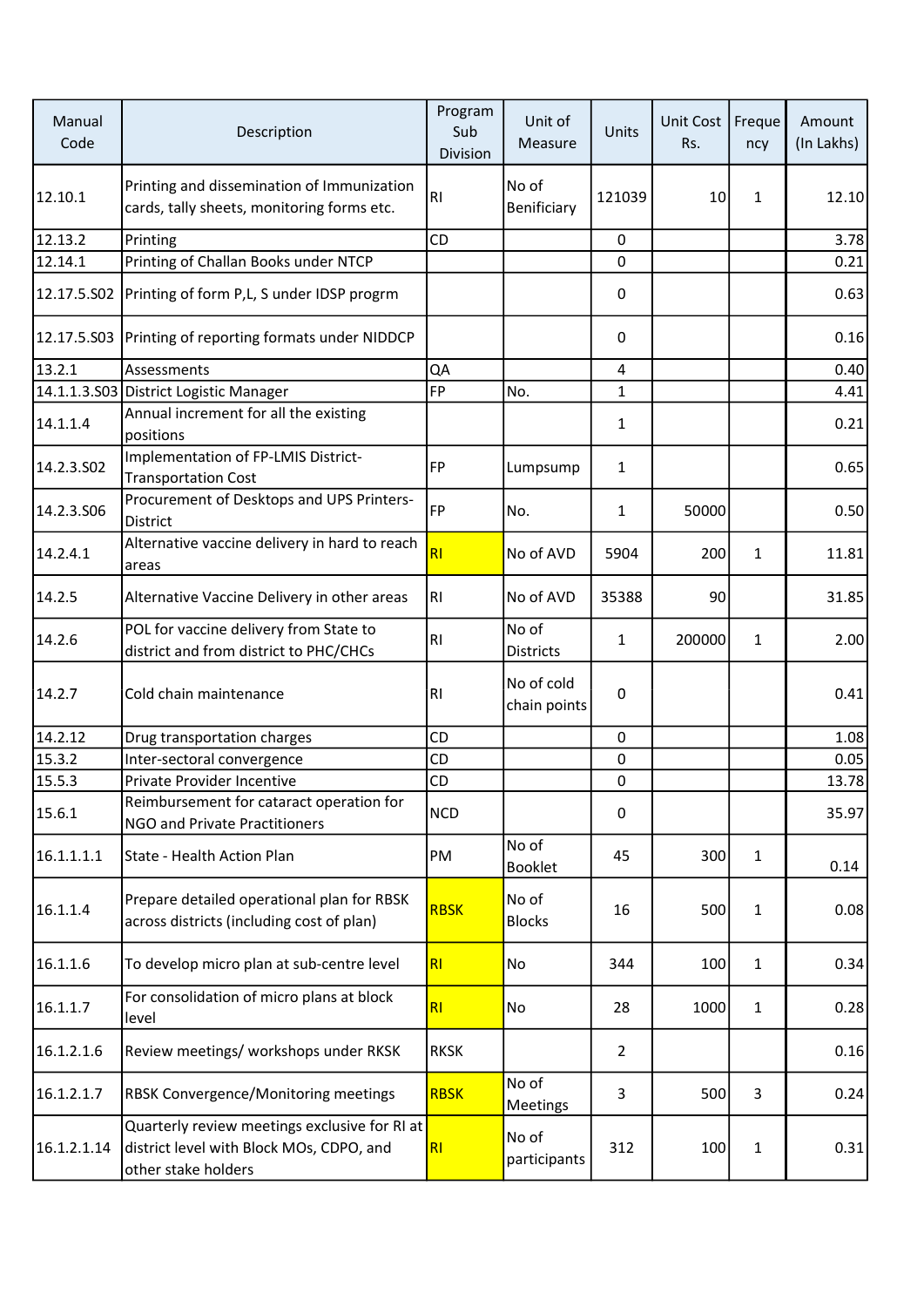| Manual<br>Code | Description                                                                                                                                        | Program<br>Sub<br>Division | Unit of<br>Measure    | Units        | Unit Cost<br>Rs. | Freque<br>ncy | Amount<br>(In Lakhs) |
|----------------|----------------------------------------------------------------------------------------------------------------------------------------------------|----------------------------|-----------------------|--------------|------------------|---------------|----------------------|
| 16.1.2.1.15    | Quarterly review meetings exclusive for RI at<br>block level                                                                                       | R <sub>l</sub>             | No of<br>participants | 3755         | 75               | 1             | 2.82                 |
| 16.1.2.1.16    | <b>IDSP Meetings</b>                                                                                                                               |                            |                       | 0            |                  |               | 0.04                 |
| 16.1.2.1.22    | Monthly meeting with the hospital staff                                                                                                            |                            |                       | 0            |                  |               | 0.48                 |
|                | 16.1.2.1.28. SDistrict Level MDR Review Meeting                                                                                                    | MH                         | No of<br>meetings     | 6            | 3000             | 1             | 0.18                 |
| 16.1.2.2.3     | State/ District Quality Assurance Unit<br>(Monitoring & Supervision)                                                                               | QA                         | Vehicle               | $\mathbf{1}$ |                  |               | 3.60                 |
| 16.1.2.2.5     | Monitoring, Evaluation & Supervision<br>(Malaria)                                                                                                  |                            |                       | 0            |                  |               | 2.13                 |
| 16.1.2.2.6     | Monitoring/supervision and Rapid response<br>(Dengue and Chikungunya)                                                                              |                            |                       | 0            |                  |               | 1.98                 |
| 16.1.2.2.12    | District NCD Cell                                                                                                                                  |                            |                       | $\mathbf 0$  |                  |               | 1.13                 |
| 16.1.2.2.13    | <b>Supervision and Monitoring</b>                                                                                                                  |                            |                       | 0            |                  |               | 4.29                 |
| 16.1.2.2.14    | Monitoring Committee on Section 5                                                                                                                  |                            |                       | 0            |                  |               | 0.03                 |
| 16.1.2.2.16    | Monitoring and Surveillance (review<br>meetings, Travel) under NRCP                                                                                |                            |                       | 0            |                  |               | 0.50                 |
| 16.1.3.1.1     | Mobility Support for SPMU/State                                                                                                                    |                            |                       | 0            |                  |               | 0.54                 |
| 16.1.3.1.13    | <b>Vehicle Operation (POL)</b>                                                                                                                     |                            |                       | 0            |                  |               | 3.12                 |
| 16.1.3.1.14    | Vehicle hiring                                                                                                                                     |                            |                       | 0            |                  |               | 2.76                 |
| 16.1.3.1.15    | Tobacco Cessation Centre (TCC): Mobility<br>support                                                                                                |                            |                       | 0            |                  |               | 0.60                 |
| 16.1.3.3.1     | PM activities for World Population Day'<br>celebration (Only mobility cost): funds<br>earmarked for district level activities                      | <b>FP</b>                  | No of<br>events       | 1            | 20000            |               | 0.20                 |
| 16.1.3.3.2     | PM activities for Vasectomy Fortnight<br>celebration (Only mobility cost): funds<br>earmarked for district level activities                        | <b>FP</b>                  | No of<br>events       | 1            | 5000             |               | 0.05                 |
| 16.1.3.3.3     | Mobility Support for DPMU/District                                                                                                                 |                            |                       | 0            |                  |               | 7.92                 |
| 16.1.3.3.5     | Mobility Costs for ASHA Resource<br>Centre/ASHA Mentoring Group (Kindly<br>Specify)                                                                |                            |                       | $\mathbf{1}$ |                  |               | 0.10                 |
| 16.1.3.3.7     | Mobility Support for supervision for district<br>level officers.                                                                                   | RI                         | No                    | 0            |                  |               | 3.00                 |
| 16.1.3.3.8     | MOBILITY: Travel Cost, POL, etc. during<br>outbreak investigations and field visits for<br>monitoring programme activities at DSU on<br>need basis |                            |                       | 0            |                  |               | 3.00                 |
| 16.1.3.3.10    | Travel expenses - Contractual Staff at District<br>level                                                                                           |                            |                       | 0            |                  |               | 0.60                 |
| 16.1.3.3.11    | Mobility Support: District Cell                                                                                                                    |                            |                       | 0            |                  |               | 1.33                 |
| 16.1.3.3.13    | Miscellaneous/Travel                                                                                                                               |                            |                       | 0            |                  |               | 2.00                 |
| 16.1.3.3.14    | <b>Enforcement Squads</b>                                                                                                                          |                            |                       | $\mathbf 0$  |                  |               | 0.10                 |
| 16.1.3.3.15    | District Tobacco Control Cell (DTCC):<br><b>Mobility Support</b>                                                                                   |                            |                       | 0            |                  |               | 3.60                 |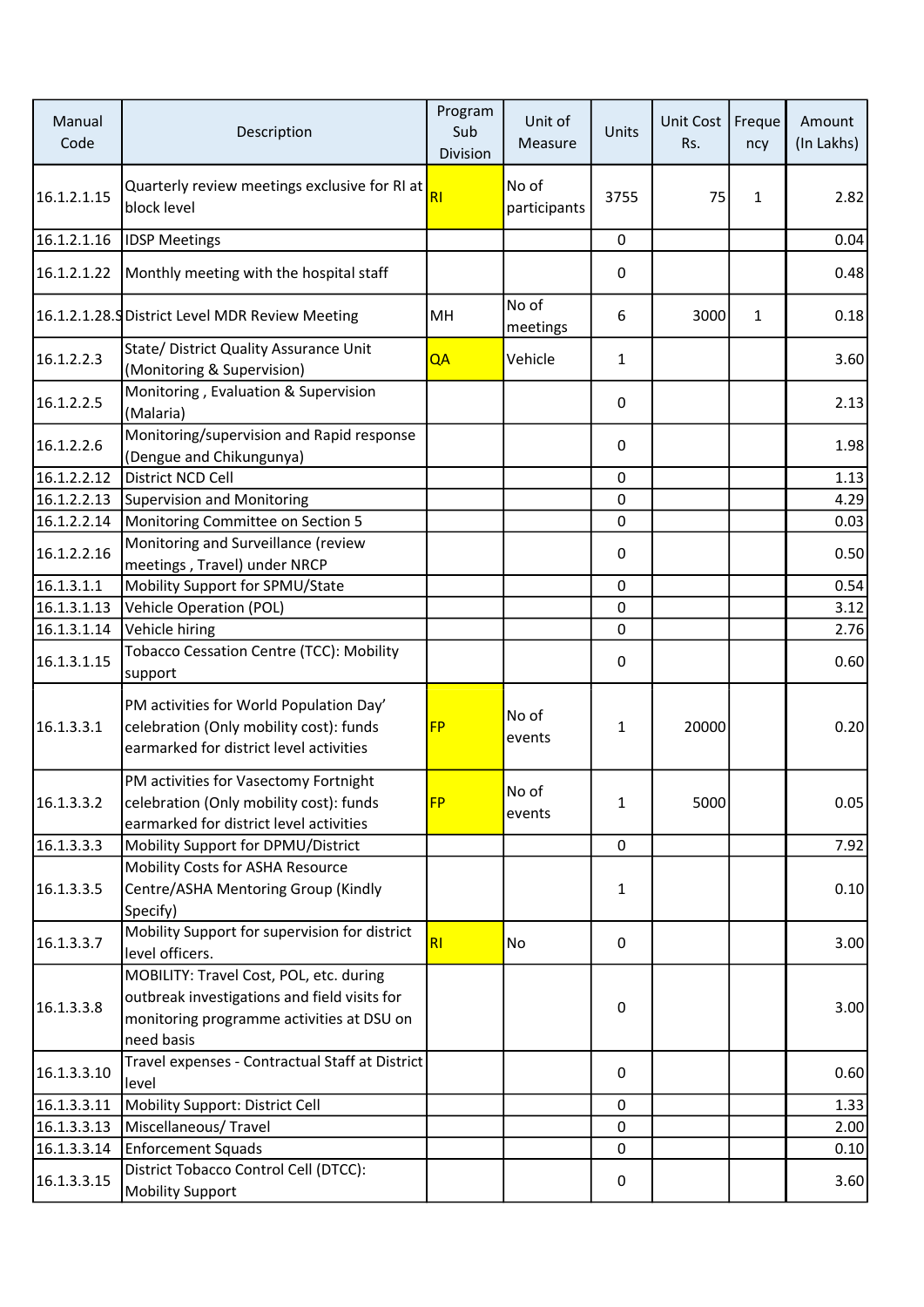| Manual<br>Code | Description                                                                                                                | Program<br>Sub<br>Division | Unit of<br>Measure | Units        | Unit Cost<br>Rs. | Freque<br>ncy | Amount<br>(In Lakhs) |
|----------------|----------------------------------------------------------------------------------------------------------------------------|----------------------------|--------------------|--------------|------------------|---------------|----------------------|
| 16.1.3.3.16    | District NCD Cell (TA, DA, POL)                                                                                            |                            |                    | 0            |                  |               | 0.66                 |
|                | 16.1.3.3.17.9 Mission Parivar Vikas Campaign                                                                               | <b>FP</b>                  | No of<br>campaign  | 28           | 1000             |               | 0.28                 |
| 16.1.3.4.1     | PM activities for World Population Day'<br>celebration (Only mobility cost): funds<br>earmarked for block level activities | <b>FP</b>                  | No of<br>events    | 16           | 1000             |               | 0.16                 |
| 16.1.3.4.2     | PM activities for Vasectomy Fortnight<br>celebration (Only mobility cost): funds<br>earmarked for block level activities   | <b>FP</b>                  | No of<br>events    | 16           | 1000             |               | 0.16                 |
| 16.1.3.4.3.50  | Mobility for Supportive Supervision At Block<br>Level-M&E                                                                  | <b>ME</b>                  |                    | 0            |                  |               | 63.36                |
|                | 16.1.3.4.3.SO Mobility Support & Commnication cost for<br><b>BCPM</b>                                                      | CP                         |                    | 0            |                  |               | 9.79                 |
|                | 16.1.3.4.5.SQ Communication Cost for HWC Staff                                                                             | <b>CP</b>                  |                    | $\mathbf 0$  |                  |               | 6.00                 |
|                | 16.1.3.5.1.SQTA/DA of HWC Staff                                                                                            | CP                         |                    | 0            |                  |               | 6.00                 |
|                | 16.1.3.5.1.SO Travel expenses for regular staff under NLEP                                                                 | CD                         |                    | 0            |                  |               | 0.40                 |
| 16.1.4.1.1     | JSY Administrative Expenses                                                                                                | <b>MH</b>                  |                    | $\mathbf 0$  |                  |               | 24.50                |
| 16.1.4.1.5     | Office expenses on telephone, fax,<br>Broadband Expenses & Other Miscellaneous<br>Expenditures                             |                            |                    | 0            |                  |               | 0.60                 |
| 16.1.4.1.10    | Office Operation (Miscellaneous)                                                                                           |                            |                    | 0            |                  |               | 4.29                 |
| 16.1.4.1.11    | Tobacco Cessation Centre (TCC): Office<br>Expenses                                                                         |                            |                    | 0            |                  |               | 0.50                 |
| 16.1.4.2.1     | District Quality Assurance Unit (Operational<br>cost)                                                                      | QA                         |                    | 0            |                  |               | 6.84                 |
| 16.1.4.2.4     | Office operation & Maintenance - District<br>Cell                                                                          |                            |                    | 0            |                  |               | 0.42                 |
| 16.1.4.2.5     | District Cell - Consumables                                                                                                |                            |                    | 0            |                  |               | 0.42                 |
| 16.1.4.2.6     | Operational expenses of the district centre :<br>rent, telephone expenses, website etc.                                    |                            |                    | 0            |                  |               | 0.10                 |
| 16.1.4.2.8     | District Tobacco Control Cell (DTCC):<br>Misc./Office Expenses                                                             |                            |                    | 0            |                  |               | 4.00                 |
| 16.1.4.2.9     | District NCD Cell (Contingency)                                                                                            |                            |                    | $\mathbf 0$  |                  |               | 1.00                 |
| 16.1.4.3.1     | SNCU Data management (excluding HR)                                                                                        | <b>CH</b>                  | No of SNCU         | $\mathbf{1}$ | 60000            | $\mathbf{1}$  | 0.60                 |
| 16.1.5.2.1     | Minor repairs and AMC of IT/office<br>equipment supplied under IDSP                                                        |                            |                    | 0            |                  |               | 0.10                 |
| 16.1.5.3.1     | PM activities under Micronutrient<br>Supplementation Programme                                                             |                            |                    | 0            |                  |               | 2.28                 |
| 16.1.5.3.3     | Concurrent Audit system                                                                                                    |                            |                    | 0            |                  |               | 1.50                 |
| 16.1.5.3.11    | District level Coordination Committee                                                                                      |                            |                    | 0            |                  |               | 0.02                 |
|                | DPMU Operational Cost (inclusive of Rs.<br>16.1.5.3.16.9 10000/ district / month for RBSK DEIC<br>Manager TA DA)           |                            |                    | $\mathbf{1}$ |                  |               | 13.11                |
|                | 16.1.5.3.16.SBPMU Oprational Cost                                                                                          |                            |                    | 16           |                  |               | 31.75                |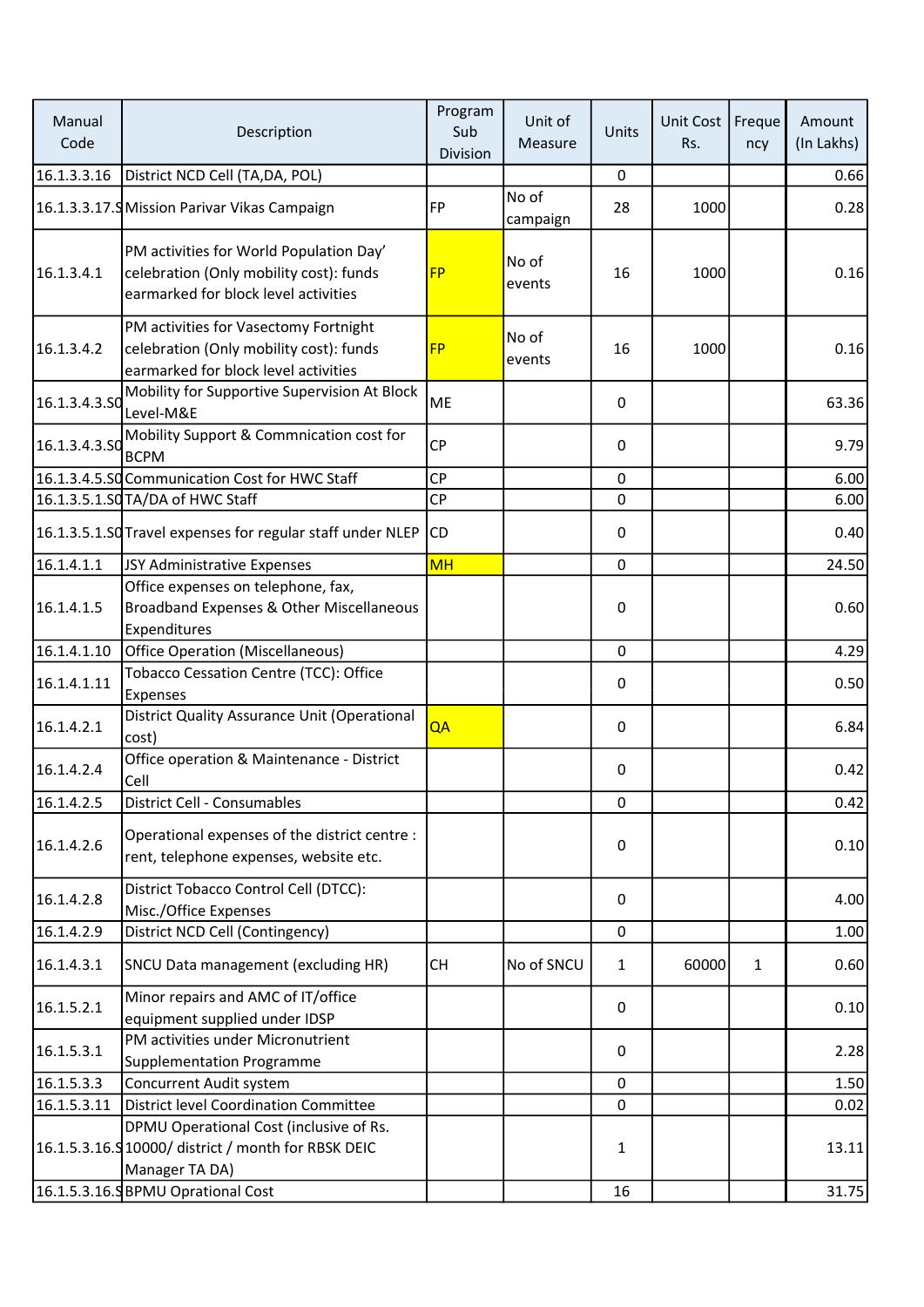| Manual<br>Code | Description                                                                                                         | Program<br>Sub<br>Division | Unit of<br>Measure    | Units        | Unit Cost<br>Rs. | Freque<br>ncy | Amount<br>(In Lakhs) |
|----------------|---------------------------------------------------------------------------------------------------------------------|----------------------------|-----------------------|--------------|------------------|---------------|----------------------|
|                | 16.1.5.3.16.9 Oprational Cost for RBSK                                                                              | <b>RBSK</b>                | No of DEIC<br>Manager | 0            | 10000            | 1             | 0.10                 |
|                | 16.1.5.3.16.S Operational cost of RBSK-MHT                                                                          | <b>RBSK</b>                | No of teams           | 0            | 1500             | $\mathbf{1}$  | 0.48                 |
| 16.1.5.3.16.5  | Office & Administrative Expence for State &<br><b>District Rabies Program</b>                                       |                            |                       | 0            |                  |               | 0.08                 |
| 16.1.5.3.16.5  | Office operational cost & other office<br>expences unedr NPCB                                                       | <b>NCD</b>                 |                       | 0            |                  |               | 0.93                 |
|                | Pol & Opex of DG set of Vaccine Storage at<br>16.1.5.3.16. Spistrict level & other Cold Chain Point under RI<br>RI. |                            |                       | 0            |                  |               | 0.70                 |
| 16.2.1.502     | Data Entry Operator                                                                                                 | FP / PNDT No.              |                       | 1            |                  |               | 2.27                 |
| 16.2.1.S08     | District PNDT Co-Ordinator                                                                                          | FP / PNDT No.              |                       | 1            |                  |               | 2.65                 |
| 16.3.2.S01     | Mobility Support for HMIS & MCTS Block<br>Level                                                                     | <b>MIS</b>                 |                       | 0            |                  |               | 0.58                 |
| 16.3.3.501     | Operational cost for HMIS & MCTS-AMC                                                                                | <b>MIS</b>                 |                       | 0            |                  |               | 1.58                 |
| 16.3.3.S02     | Operational cost for HMIS & MCTS-Internet                                                                           | MIS                        |                       | 0            |                  |               | 2.46                 |
| 16.3.3.S03     | Operational cost for HMIS & MCTS-Office<br>Expenditure                                                              | <b>MIS</b>                 |                       | 0            |                  |               | 3.42                 |
| 16.3.3.504     | Operational cost for HMIS & MCTS-Recurring<br><b>Charges for ANMOL Tablet</b>                                       | <b>MIS</b>                 |                       | 397          |                  |               | 14.29                |
|                | 16.4.1.1.S09 Chowkidar Cum Peon-Div PMU                                                                             | PM                         |                       | 0            |                  |               |                      |
|                | 16.4.2.1.1.SO District Programme Manager                                                                            | PM                         |                       | 1            |                  |               | 6.39                 |
|                | 16.4.2.1.1.SO District Community Process Manager                                                                    | PM                         |                       | 1            |                  |               | 5.23                 |
|                | 16.4.2.1.1.SO District Accounts Manager                                                                             | PM                         |                       | $\mathbf{1}$ |                  |               | 5.36                 |
|                | 16.4.2.1.1.SO District Data Cum Account Assistant                                                                   | PM                         |                       | $\mathbf{1}$ |                  |               | 3.61                 |
|                | 16.4.2.1.1.SO DEIC manager                                                                                          | <b>RBSK</b>                |                       | 1            |                  |               | 4.37                 |
|                | 16.4.2.1.1.SO Support Staff                                                                                         | PM                         |                       | 1            |                  |               | 1.76                 |
|                | 16.4.2.1.2.SO District Consultant(MH)                                                                               | MH                         |                       | 1            |                  |               | 4.94                 |
|                | 16.4.2.1.2.SQ District Hospital Quality Manager                                                                     | QA                         |                       | 4            |                  |               | 20.42                |
|                | 16.4.2.1.2.SO District Consultant Quality Assurance                                                                 | QA                         |                       | 1            |                  |               | 4.80                 |
|                | 16.4.2.1.7.SQ Accountant District Hospital                                                                          | <b>FD</b>                  |                       | $\mathbf{1}$ |                  |               | 2.95                 |
|                | 16.4.2.1.8.SO Programme cum Admin. Asst.                                                                            | QA                         |                       | $\mathbf{1}$ |                  |               | 2.16                 |
|                | 16.4.2.2.2.SQ District Epidemiologist-CD-IDSP                                                                       | CD                         |                       | 0            |                  |               | 6.60                 |
|                | 16.4.2.2.4.SOSr PMDT-TB HIV Coodinators                                                                             | CD                         |                       | $\mathbf 0$  |                  |               | 4.47                 |
|                | 16.4.2.2.4.SOPPM Coordinator                                                                                        | <b>CD</b>                  |                       | $\mathbf 0$  |                  |               | 4.48                 |
|                | 16.4.2.2.4.SO District Programme Coordinator                                                                        | CD                         |                       | $\pmb{0}$    |                  |               | 5.33                 |
|                | 16.4.2.2.5.SO District Data Manager-CD-IDSP                                                                         | <b>CD</b>                  |                       | 0            |                  |               | 3.56                 |
|                | 16.4.2.2.6.SO Senior Treatment Supervisor(STS)                                                                      | CD                         |                       | $\mathbf 0$  |                  |               | 81.86                |
|                | 16.4.2.2.6.SOSenior TB Lab Supervisor(STLS)                                                                         | CD                         |                       | 0            |                  |               | 35.74                |
|                | 16.4.2.2.7.SO Accountant- Full time                                                                                 | CD                         |                       | $\mathbf{0}$ |                  |               | 3.65                 |
|                | 16.4.3.1.1.SO Block Programme Manager                                                                               | PM                         |                       | 16           |                  |               | 61.57                |
|                | 16.4.3.1.1.SO Block Account Manager                                                                                 |                            |                       | 16           |                  |               | 50.87                |
|                | 16.4.3.1.1.SO Block Community Process Manager                                                                       |                            |                       | $\mathbf 0$  |                  |               | 35.64                |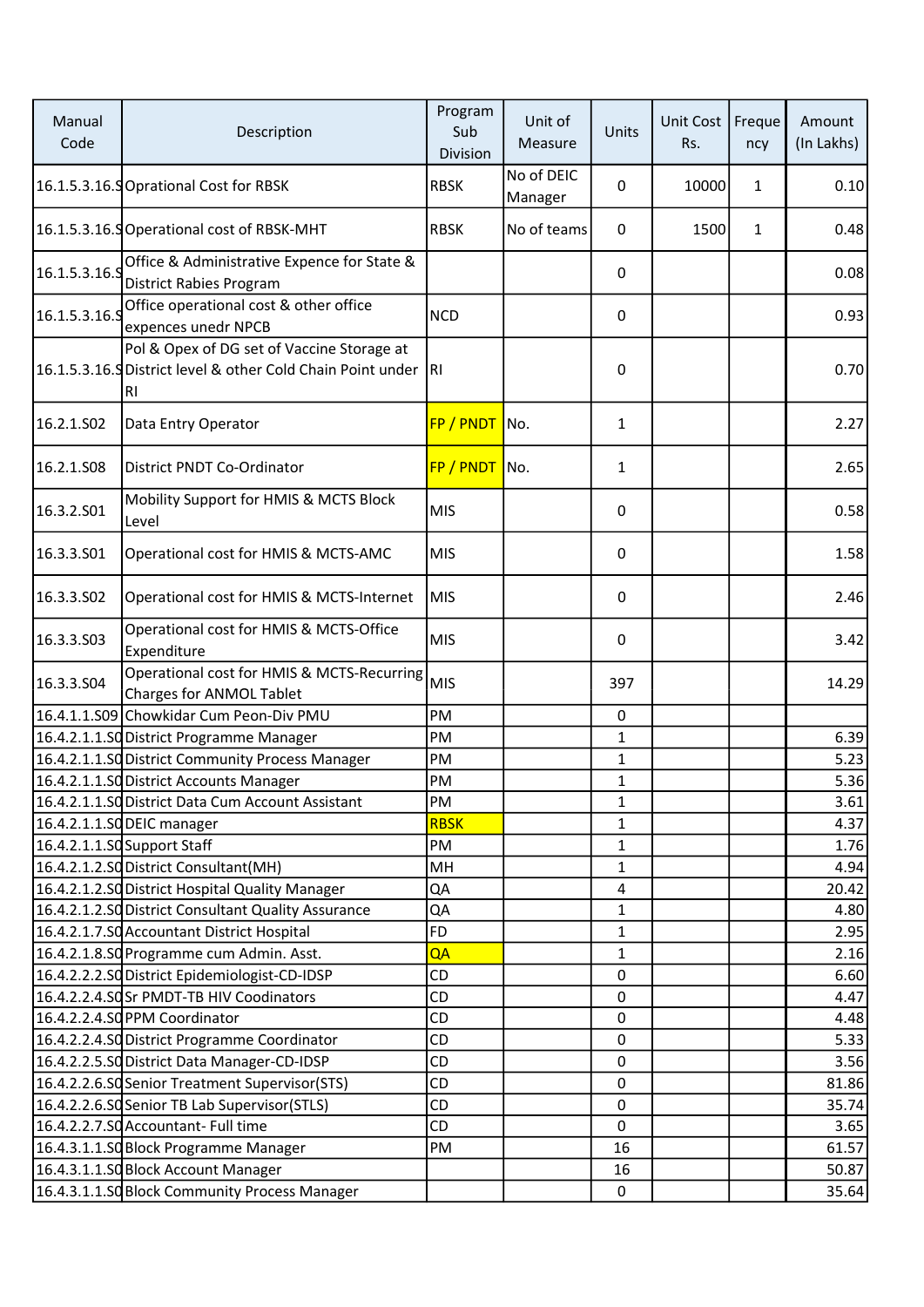| Manual<br>Code | Description                                                                                | Program<br>Sub<br>Division | Unit of<br>Measure      | Units          | Unit Cost<br>Rs. | Freque<br>ncy | Amount<br>(In Lakhs) |
|----------------|--------------------------------------------------------------------------------------------|----------------------------|-------------------------|----------------|------------------|---------------|----------------------|
|                | 16.4.3.1.9.SO Data Entry Operator-HR                                                       |                            |                         | $\overline{4}$ |                  |               | 9.89                 |
|                | 16.4.3.1.9.SQ Data Entry Operator-MCTS OPR 820 MIS                                         | <b>MIS</b>                 |                         | 16             |                  |               | 39.37                |
|                | 16.4.3.1.9.SC Data Entry Operator-MIS Outsource                                            | <b>MIS</b>                 |                         |                |                  |               | 1.70                 |
|                | 16.4.3.1.9.SO Data Entry Operator-RI                                                       | RI                         |                         | 0              |                  |               | 2.26                 |
|                | 16.4.3.1.9.SO Data Entry Operator-RNTCP                                                    | PM                         |                         | $\Omega$       |                  |               | 3.28                 |
|                | 16.4.3.1.9.S1 Data Entry Operator-CD-IDSP                                                  | CD                         |                         | $\mathbf 0$    |                  |               | 2.45                 |
|                | 16.4.3.1.9.S1 Data Entry Operator-NBCP-District                                            | <b>NCD</b>                 |                         | 0              |                  |               | 1.45                 |
|                | E-rakt kosh- refer to strengthening of blood                                               | <b>BLOOD</b>               | No of                   |                |                  |               |                      |
| 17.4           | services guidelines                                                                        | <b>CELL</b>                |                         | 0              | 1000             | 12            | 0.12                 |
|                | Internet Cost to ASHA & AF at HWC                                                          |                            | Facility                |                |                  |               |                      |
| 17.8.S05       |                                                                                            |                            |                         | 0              |                  |               | 6.43                 |
| 18.16          | <b>Strengthening of CAC Training Centers</b>                                               | FP/CAC                     | No of<br>centres        | $\mathbf{1}$   | 50000            |               | 0.50                 |
| 18.17          | Counseling training for Service Provider                                                   | <b>FP</b>                  | No of<br><b>Batches</b> | $\mathbf{1}$   | 49540            |               | 0.50                 |
| 18.23          | <b>NBSU &amp; NBCC Register</b>                                                            | <b>CH</b>                  | No of<br>register       | 28             | 350              | $\mathbf{1}$  | 0.10                 |
| 18.29          | <b>Uniform Case Sheet of Pediatrics</b>                                                    | <b>CH</b>                  | No of<br>format         | 9602           | 14               | $\mathbf{1}$  | 1.34                 |
| U.1.3.1        | <b>Operational Expenses of UPHCs (excluding</b><br>rent)                                   | <b>NUHM</b>                | No.'s                   | 8              | 8000             | 12            | 7.68                 |
| U.2.2.1        | Mobility support for ANM/LHV                                                               | <b>NUHM</b>                | No.'s                   | 53             | 500              | 12            | 3.18                 |
| U.2.3.1        | <b>UHNDs</b>                                                                               | <b>NUHM</b>                | No.'s                   | 53             | 1000             | 12            | 6.36                 |
| U.2.3.2        | Special outreach camps in slums/ vulnerable<br>areas                                       | <b>NUHM</b>                | No.'s                   | 8              | 3250             | 12            | 3.12                 |
| U.3.1.1.1      | Incentives for routine activities                                                          | <b>NUHM</b>                |                         | 154            |                  |               | 36.96                |
| U.3.1.1.2      | ASHA incentives for Ayushman Bharat                                                        | <b>NUHM</b>                |                         | 97             |                  |               | 11.25                |
| U.3.1.1.3.S01  | Health & Wellness Centres (H&WC)<br>Incentive for Health Promotion Day for<br><b>ASHAs</b> | <b>NUHM</b>                | No.'s                   | 154            | 200              | 12            | 3.70                 |
| U.3.1.1.4      | ASHA Incentive for JSY & Awards for best<br>Performing Urban ASHA                          | <b>NUHM</b>                |                         | 2976           |                  |               | 9.01                 |
| U.3.1.2.S01    | <b>ASHA Induction Training</b>                                                             | <b>NUHM</b>                |                         | 21             |                  |               | 1.40                 |
| U.3.1.2.S02    | ASHA HBNC Module 6 & 7 Training                                                            | <b>NUHM</b>                | No.'s                   | 5              | 88200            | $\mathbf{1}$  | 4.41                 |
| U.3.1.3.1      | Other Non-Monetary Incentives Costs<br>(badge, uniform, ID, etc.)                          | <b>NUHM</b>                | No.'s                   | 154            | 500              | $\mathbf{1}$  | 0.77                 |
| U.4.1.1.2      | Untied grants to UPHCs Rented Building                                                     | <b>NUHM</b>                | No.'s                   | 8              | 100000           | $\mathbf{1}$  | 8.00                 |
| U.4.1.4        | Untied grants to MAS                                                                       | <b>NUHM</b>                | No.'s                   | 154            | 5000             | $\mathbf{1}$  | 7.70                 |
| U.5.1.4.1      | Rent for UPHC                                                                              | <b>NUHM</b>                | No.'s                   | 8              | 17325            | 12            | 16.63                |
| U.5.3.1        | Infrastructure strengthening of UPHC to<br>H&WC                                            | <b>NUHM</b>                | No.'s                   | $\mathbf{1}$   | 100000           | $\mathbf{1}$  | 1.00                 |
| U.6.2.1.1      | Procurement of drugs for AB-H&WCs                                                          | <b>NUHM</b>                | No.'s                   | 6              | 130000           | $\mathbf{1}$  | 7.80                 |
| U.6.2.1.2      | Procurement of drugs for facilities other<br>than AB-HWCs                                  | <b>NUHM</b>                | No.'s                   | $\overline{2}$ | 130000           | $\mathbf{1}$  | 2.60                 |
| U.6.5.1        | Tablets/ software for IT support of<br>Ayushman Bharat H&WC                                | <b>NUHM</b>                |                         | $\overline{7}$ |                  |               | 1.10                 |
| U.8.1.1.1      | ANMs/LHVs UPHC                                                                             | <b>NUHM</b>                |                         | 53             |                  |               | 105.68               |
| 0.8.1.2.1      | Staff nurse UPHC                                                                           | <b>NUHM</b>                |                         | 16             |                  |               | 48.22                |